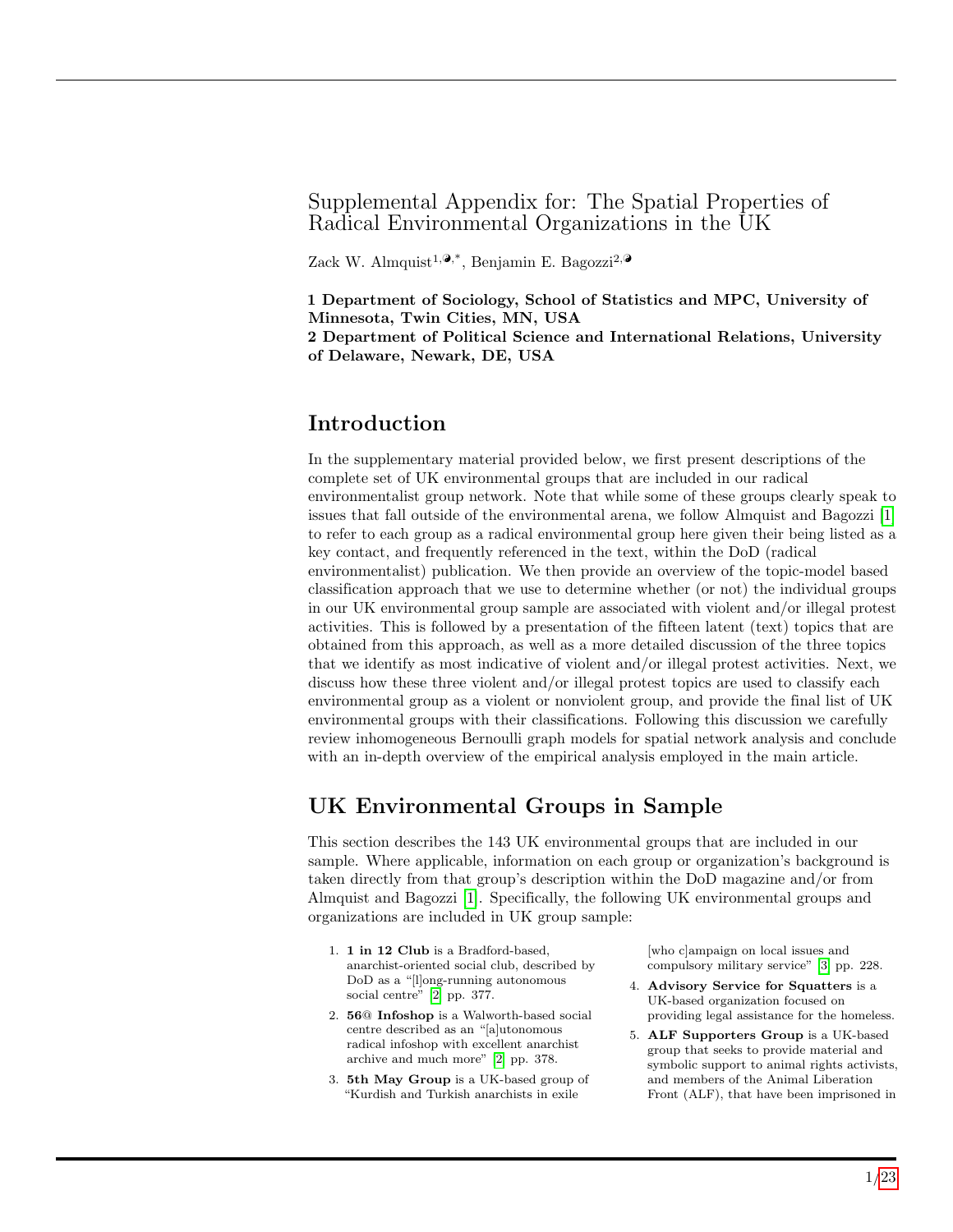the UK; in addition to promoting a more general understanding of these activists' activities. The group operates independently to the ALF.

- 6. Anarchist Black Cross is the UK-based arm of an international activist group that seeks to provide material and symbolic support to political prisoners.
- 7. Anarchist Federation is a UK federation of "[a]narcho-communists [dedicated to] the abolition of capitalism and the state" [\[2\]](#page-20-1) pp. 377 and publisher of both a regular newsletter and the Organise! magazine.
- 8. Anarchist Teapot Action Kitchen appears to be an earlier (or related) manifestation of the Anarchist Teapot Mobile Kitchen (see below). Not much information is available online, but this organization's main activities appear to be oriented around providing free food and drink at gatherings, concerts, and protest events involving various extremist groups. The Anarchist Teapot Action Kitchen was maintained as a separate group from the Anarchist Teapot Mobile Kitchen (described below) in our analysis given that the DoD texts seemed to imply that these groups were distinct, wherein stories typically referenced each group without giving mention to the other.
- 9. Anarchist Teapot Mobile Kitchen is a Brighton-based social centre known for "[c]heesy pop music with cheap, organic vegan food for action camps, gatherings and radical events" [\[2\]](#page-20-1) pp. 377.
- 10. Anarchist Youth Network is a UK-based youth organization that is known as "[t]he only revolutionary youth network in the UK. Set up independently by young people, for young people, not as a recruiting ground for saddo lefties" [\[2\]](#page-20-1) pp. 377.
- 11. Anarcho-Primitivist Network is a radical primitivism group that opposes modern civilization and seeks to promote these, and related radical ecological viewpoints, through information dissemination and other activities.
- 12. Anti-Fascist Action is a UK-based group focused on serving as a "[p]olitical and physical confrontation to the far right" [\[2\]](#page-20-1) pp. 377, in addition to publishing the Fighting Talk magazine.
- 13. Arun Valley EF! is the autonomous UK EF! group associated with the Arun Valley regional area.
- 14. Autonomous Centre of Edinburgh is a social centre that "[d]raws together many campaigns for social and ecological issues into revolutionary struggle to overthrow capitalism" [\[3\]](#page-20-2) pp. 228.
- 15. Avon Gorge EF! is the autonomous UK EF! group associated with the Avon Gorge regional area.
- 16. Bath EF! is the autonomous UK EF! group associated with the Bath regional area
- 17. Beal Valley Rescue is an Oldham-area group. Very little information about this group was available, but they may be oriented towards protesting the construction of the Beal Valley golf course.
- 18. Blackburn EF! is the autonomous UK EF! group associated with the Blackburn regional area.
- 19. Blatant Incitement Collective is a Manchester-based group that "[e]ncourages people to organize themselves ecologically and without hierarchy by sharing skills, knowledge and inspiration" [\[2\]](#page-20-1) pp. 377.
- 20. Brighton Against Benefit Cuts is a Brighton-based organization whose focus is on the "[r]esistance to all attacks on benefits" [\[2\]](#page-20-1) pp. 377, in addition to disseminating related information.
- 21. Bristol EF! is the autonomous UK EF! group associated with the Bristol regional area.
- 22. CAGE, based in Nottingham, is a "relatively new group/network resisting all manifestations of the prison state" [\[3\]](#page-20-2) pp. 228.
- 23. Cambourne EF! is the autonomous UK EF! group associated with the Cambourne regional area.
- 24. Cambridge EF! is the autonomous UK EF! group associated with the Cambridge regional area.
- 25. Campaign Against Runway 2 a network of ecological direct action groups that sought to prevent the expansion of the Manchester Airport.
- 26. Campaign Against The Arms Trade A UK-based nongovernmental organization (NGO) described by DoD as a "[b]road coalition of people seeking an end to the UK's role in the international arms trade" [\[2\]](#page-20-1) pp. 377.
- 27. Campaign to Close Campsfield is an Oxford-based human rights group whose efforts are focused on "[r]egular demonstrations and other events to close Campsfield immigration detention centre" [\[2\]](#page-20-1) pp. 377.
- 28. Cardiff EF! is the autonomous UK EF! group associated with the Cardiff regional area.
- 29. Cardigan Bay EF! is the autonomous UK EF! group associated with the Cardigan Bay regional area, primarily formed to oppose drilling by Chevron off the coast of Wales.
- 30. Cheltenham EF! is the autonomous UK EF! group associated with the Cheltenham regional area.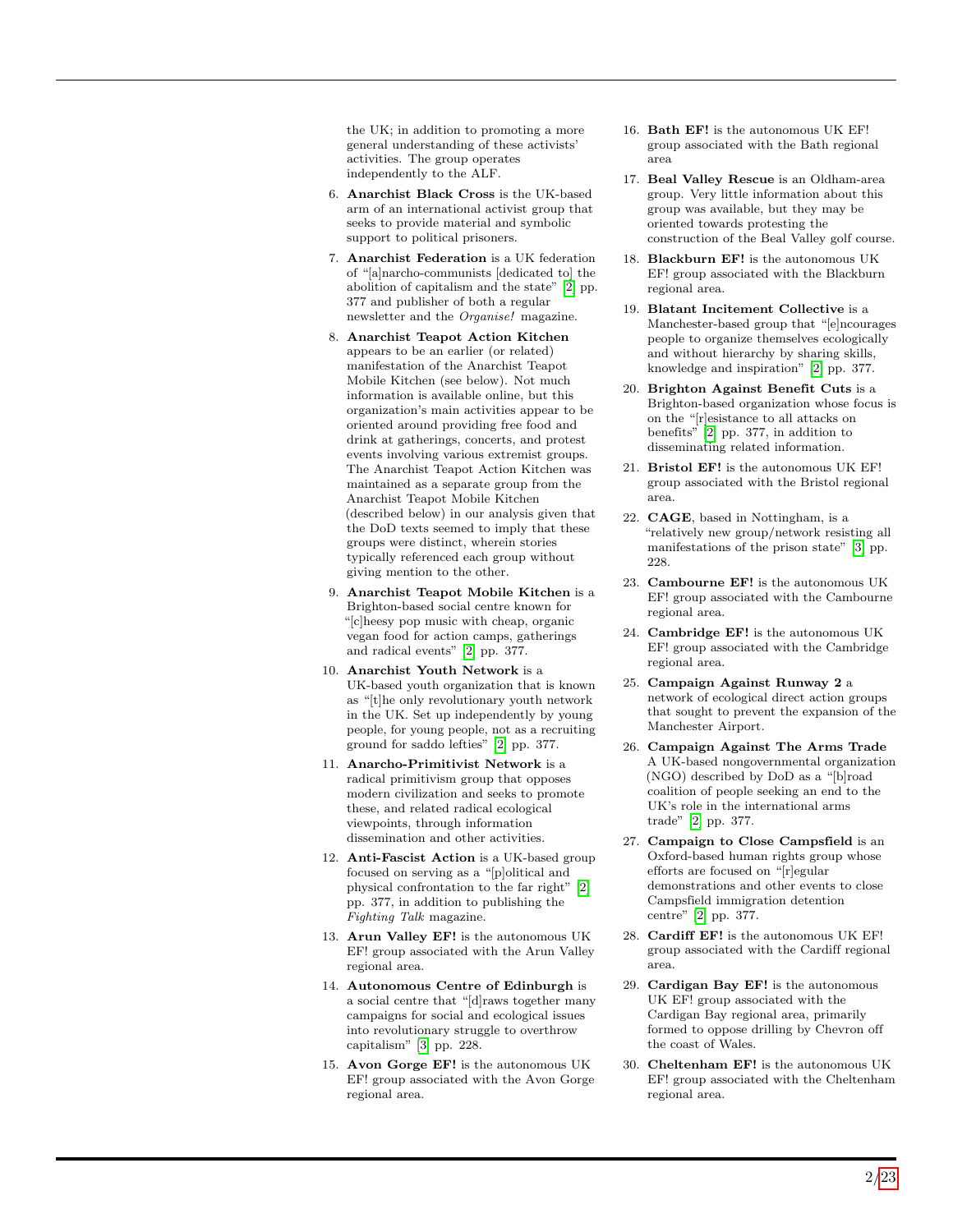- 31. Chiapas Link a a Bristol-based group whose efforts are focused on the provision of "[e]xcellent information about, and radical support for, the Zapatista struggle in Mexico" [\[2\]](#page-20-1) pp. 377.
- 32. Chichester EF! is the autonomous UK EF! group associated with the Chichester regional area.
- 33. Class War are a group of "[i]nfamous anarchists of the 80s" [\[3\]](#page-20-2) pp. 228.
- 34. Class War Federation is a UK-based far-left political-anarchist group that "exists to promote class consciousness and working class control. Produces newspaper of the same name" [\[2\]](#page-20-1) pp. 377. Note that this group was referred to as "Class War" in pre-2003 issues of DoD. Class War Federation was kept as separate group entries here given the potentially changing nature of the underlying group.
- 35. Dartmoor EF! is the autonomous UK EF! group associated with the Dartmoor regional area.
- 36. Direct Action against the War is a UK-based "[e]mail list for exchanging information about direct action resistance to the war" [\[2\]](#page-20-1) pp. 377.
- 37. Disabled Action Network is a UK-based group focused on the provision of "[d]irect action by and for disabled people" [\[2\]](#page-20-1) pp. 377-378.
- 38. East Devon EF! is the autonomous UK EF! group associated with the East Devon regional area.
- 39. English Collective of Prostitutes is a UK-based "network of women working at various levels in the sex industry" [\[2\]](#page-20-1) pp. 378.
- 40. Environmental Ploughshares is an Oxford-based ecological nonviolent direct action group.
- 41. Exeter Environmental Network is a UK ecological direct action group.
- 42. Faslane Peace Camp is a permeant peace camp situated in Argyll and Bute, Scotland, "[r]ight across the road from the nuclear sub base [whose members] stop convoys and generally make the military's life awkward" [\[2\]](#page-20-1) pp. 378.
- 43. Fife EF! is the autonomous UK EF! group associated with the Fife regional area.
- 44. Forest Action Network is a Norwhich-based environmental group focused on forest-issues.
- 45. Friends of People Close to Nature is a Herrtfordshire-based "[i]ndependent group working to support the struggles of indigenous peoples against development" [\[2\]](#page-20-1) pp. 378.
- 46. Friends, Families and Travellers is a Brighton-based group known for "[w]orking towards a society where travellers can live on the road without fear of prosecution or harassment" [\[2\]](#page-20-1) pp. 378.
- 47. Genetic Engineering Network is a network of UK-based activists known for the provision "[i]nformation for action, updated details of test site locations and support for local groups" [\[2\]](#page-20-1) pp. 378 focused on opposing genetic engineering.
- 48. Glasgow EF! is the autonomous UK EF! group associated with the Glasgow regional area.
- 49. Grampian EF! is the autonomous UK EF! group associated with the Grampian regional area.
- 50. Green Anarchist Network is an Oxford-based ecological anarchist movement promoting local autonomy, with efforts directed against industry and pollution, amongst other activities.
- 51. Guildford EF! is the autonomous UK EF! group associated with the Guildford regional area.
- 52. Gwendraeth Valley EF! is the autonomous UK EF! group associated with the Gwendraeth Valley regional area.
- 53. Gwynedd and Mon EF! is the autonomous UK EF! group associated with the Gwynedd and Mon regional area.
- 54. Haringey Solidarity Group is a well established London-based radical organization of community activists, and publisher of the Haringey Community Action newsletter.
- 55. Head State Support Group is a UK-based support group focused on providing support and assistance to radical, ecological, and related activists who have been sectioned under the Mental Health Act in response to their protest activities.
- 56. Hereford Earth Action is a UK ecological direct action group.
- 57. Hereford EF! is the autonomous UK EF! group associated with the Hereford regional area.
- 58. Hillfort EF! is the autonomous UK EF! group associated with the Hillfort regional area.
- 59. Hull on Earth is a UK ecological direct action group.
- 60. Hunt Saboteurs Association is a "nationwide network of groups using direct action to stop fox hunting" [\[2\]](#page-20-1) pp. 378, and publisher of the Howl magazine.
- 61. I-Contact Video Network is a Bristol-based group focused on facilitating "[a]utonomous and independent video production by activists" [\[2\]](#page-20-1) pp. 378.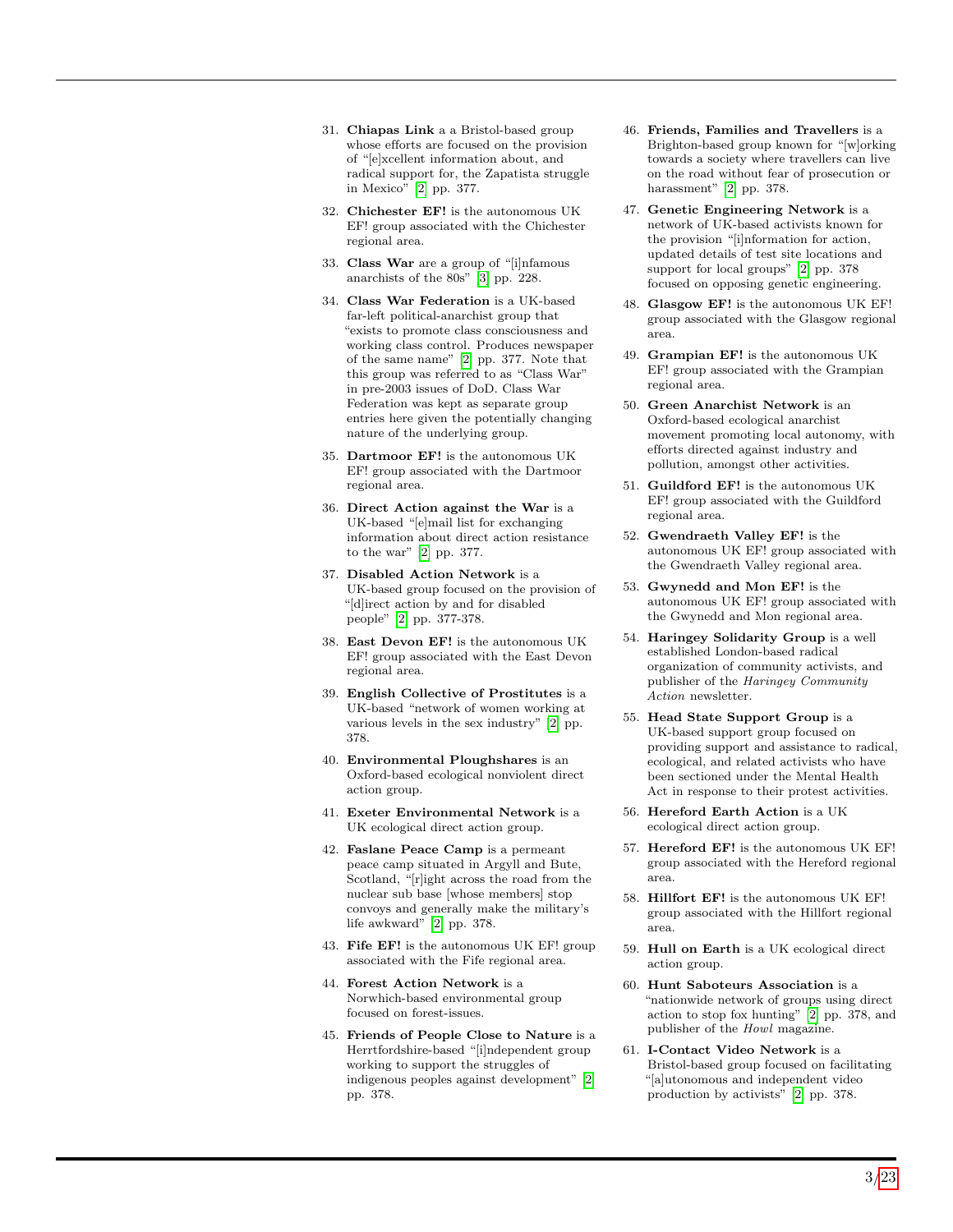- 62. Industrial Workers of the World refers to the UK-based arm of the Industrial Works of the World (IWW), a radical labor union whose UK club is described by DoD as a "[r]evolutionary union whose aim is to gain control of workplaces and eliminate the bosses" [\[2\]](#page-20-1) pp. 378.
- 63. Intercourse: Talking Sex is an Edinburgh-based "non-hierarchical organization devoted to encouraging people to develop comfortable and positive ways of thinking and taking about sex and sexuality" [\[2\]](#page-20-1) pp. 378.
- 64. Irwell Valley EF! is the autonomous UK EF! group associated with the Irwell Valley regional area.
- 65. Justice?/Schnews is a Brighton-based weekly publication (Schnews) and related group (Justice) that reports on anarchist, environmental and social issues. Though we refrain from including publications within our master list of groups, Justice?/Schnews was included within DoD's more general UK contact-group list in some issues (likely owing to the Justice-group that prints Schnews), and is hence included here. We do however limit our co-occurance search queries to "Justice?/Schnews," as opposed to individually including an entry and reference to the publication "Schnews" in our co-occurence and group lists.
- 66. Kate Sharpley Library is a UK-based library, known for having "[t]he most extensive collection of anarchist material in the UK" [\[2\]](#page-20-1) pp. 378.
- 67. Kebele Community Centre is a Bristol-based radical social centre.
- 68. LAMB is a Manchester-based UK group/network-contact listed by DoD.
- 69. Lancaster Anarchist Group is a Lancaster-based anarchist organization that is known to be "active in many struggles" [\[2\]](#page-20-1) pp. 378.
- 70. LEAF is a UK ecological direction action group.
- 71. Leeds EF! is the autonomous UK EF! group associated with the Leeds regional area.
- 72. Legal Defence and Monitoring Group seeks to provide legal backup to UK (primarily London) based demonstrations, by monitoring police activities during protests and providing support to those arrested and/or facing trial for protest activities.
- 73. Liverpool EF! is the autonomous UK EF! group associated with the Liverpool regional area.
- 74. London Animal Action is a London-based group whose focus is on animal rights and the broader networking of, and information dissemination for, UK animal rights groups.
- 75. London GreenPeace is an environmental anarchist collective known for its anti-war, anti-nuclear, and anti-McDonald's protest efforts.
- 76. London Reclaim the Streets is the London-based chapter of this UK ecological direct action group, which is primarily oriented around protesting automobiles and globalization.
- 77. Lune EF! is the autonomous UK EF! group associated with the Lune regional area.
- 78. Making Waves is a Sheffield-based UK-group/network that was listed as a contact in some issues of DoD.
- 79. Manchester EF! is the autonomous UK EF! group associated with the Manchester regional area.
- 80. McSpotlight arose out of the British McLibel Trial and is a UK-based group associated with the international Anti-McDonald activist network of the same name.
- 81. Menwith Womens Peace Camp is a women-only direct action group, and associated protest-camp, that was established to promote peace and to protest the siting of cruise missiles at the US military base in Newbury.
- 82. Mid-Somerset EF! is the autonomous UK EF! group associated with the Mid-Somerset regional area.
- 83. Movement Against the Monarchy is a UK-based anarchist organization described by DoD as "[r]oyal hating class struggle anarchist ruffians" [\[2\]](#page-20-1) pp. 378.
- 84. Newcastle EF! is the autonomous UK EF! group associated with the Newcastle regional area.
- 85. Newham Monitoring Project is a UK-based "[c]ommunity group giving support, advice and campaigning on issues of racial harassment and civil rights" [\[2\]](#page-20-1) pp. 378.
- 86. No M66 is a group-led anti-roads campaign in North East Manchester.
- 87. No Opencast is a UK-based anti-mining group known for "[c]ampaigning against opencast mining and networking information between similar groups" [\[2\]](#page-20-1) pp. 378.
- 88. No Platform Anti-Fascist Network is a Leeds-based "[n]etwork of anti-fascist socialists, anarchists and anti-capitalists united by the policy of 'no platform for fascists"' [\[2\]](#page-20-1) pp. 378.
- 89. Norfolk and Waveney EF! is the autonomous UK EF! group associated with the Norfolk and Waveney regional area.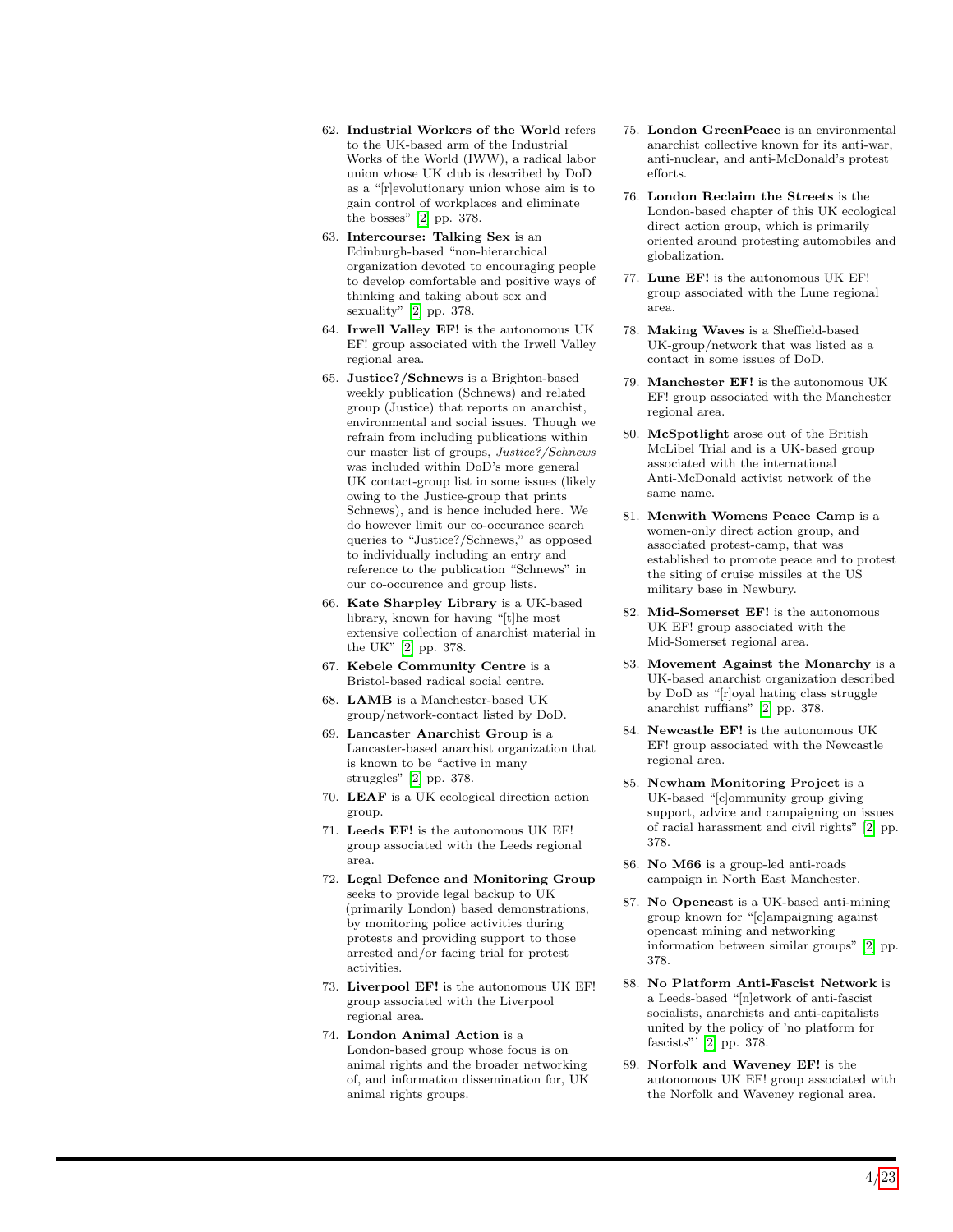- 90. Norfolk EF! is the autonomous UK EF! group associated with the Norfolk regional area.
- 91. Norwich Direct Action Forum is a UK ecological direct action group.
- 92. Nottingham EF! is the autonomous UK EF! group associated with the Nottingham regional area.
- 93. Oldham EF! is the autonomous UK EF! group associated with the Oldham regional area.
- 94. OPM Support Group is a UK-based group promoting "[p]ractical solidarity with the indigenous people of West Papua" and producer of an occasional newsletter detailing these efforts [\[3\]](#page-20-2) pp. 229.
- 95. Oxford EF! is the autonomous UK EF! group associated with the Oxford regional area.
- 96. Parents Action Network Brambles Housing Co-op is a Sheffield-based support group.
- 97. PaRTiZans is a UK-based anti-mining group known for fighting "against the mining activities of the corporation RTZ [and a g]ood information resource" [\[2\]](#page-20-1) pp. 378.
- 98. Peat Alert! is a group of Leeds-based environmental activists known for their "[e]xcellent and pretty successful campaign to halt peat extraction in the north England" [\[2\]](#page-20-1) pp. 378.
- 99. Portsmouth Anarchist Network is a UK-based anarchist group known for discussing and organizing "support for prisoners, anti-militarism and workers in struggle" [\[2\]](#page-20-1) pp. 378.
- 100. Primal Seeds is a Manchester-based group of anti-biotech activists, known for being "[a]ctively engaged in protecting biodiversity and creating local food security " [\[2\]](#page-20-1) pp. 378.
- 101. Primitivist Network is a short-run UK primitivist group aligned with the Green Anarchist Network, and also publisher of the Missing Link journal.
- 102. Radical Routes is a Leeds-based leftist organization and network of housing co-ops. Known as a provider of information on government-sponsored housing.
- 103. Reading Roadbusters is a UK ecological direct action group.
- 104. Reclaim Europe! is a London-based group focused on protesting globalization and UK-Europe politics.
- 105. Reclaim the Streets is a UK ecological direct action group, primarily oriented around protesting automobiles and globalization.
- 106. Reclaim the Valleys is a South Wales-based UK ecological direct action group, known primarily for protesting open-cast mining and environmental destruction within the South Wales region.
- 107. Rising Tide Is a UK-based "network of independent groups and individuals taking local action, and building an international movement, against climate change" [\[2\]](#page-20-1) pp. 378.
- 108. Road Alert! is a UK ecological support group, based in Newbury.
- 109. Save the Hillgrove Cats is a UK animal rights group whose efforts were focused on protesting and opposing the Oxfordshire-based Hill Grove Farm, a commercial breeder of laboratory cats.
- 110. Sexual Freedom Coalition is a UK-based leftist group that actively "[c]ampaigns against laws restricting all adult consensual activity" [\[2\]](#page-20-1) pp. 378.
- 111. Sheffield EF! is the autonomous UK EF! group associated with the Sheffield regional area.
- 112. Simon Jones Memorial Campaign is a social justice campaign centered around the death of Simon Jones (a casual worker that was killed on his first day of work) that also seeks to protest the UK casual labour economy more generally.
- 113. Solidarity Federation is a Manchester-based leftist group, described by DoD as a "[a]mall network of anarcho-syndicalists" [\[2\]](#page-20-1) pp. 379.
- 114. Solidarity South Pacific is a Brighton-based leftist organization known for promoting "[s]olidarity activity for tribal peoples and the ecology of the Pacific Rim" [\[2\]](#page-20-1) pp. 379.
- 115. South Devon EF! is the autonomous UK EF! group associated with the South Devon regional area.
- 116. South Downs EF! is the autonomous UK EF! group associated with the South Downs regional area.
- 117. South Somerset EF! is the autonomous UK EF! group associated with the South Somerset regional area.
- 118. Southampton EF! is the autonomous UK EF! group associated with the Southampton regional area.
- 119. Stop Huntingdon Animal Cruelty is a UK-based animal rights group whose aim is "to close down Huntingdon Life Sciences, Europe's biggest animal testing laboratory" [\[2\]](#page-20-1) pp. 379.
- 120. STROPP, also known as Stop The Road On Peaks Parnham, is a network of groups formed to oppose the Peaks Parkway project through Grimsby.
- 121. SWAN Network is the UK arm of the Social Work Action Network (SWAN).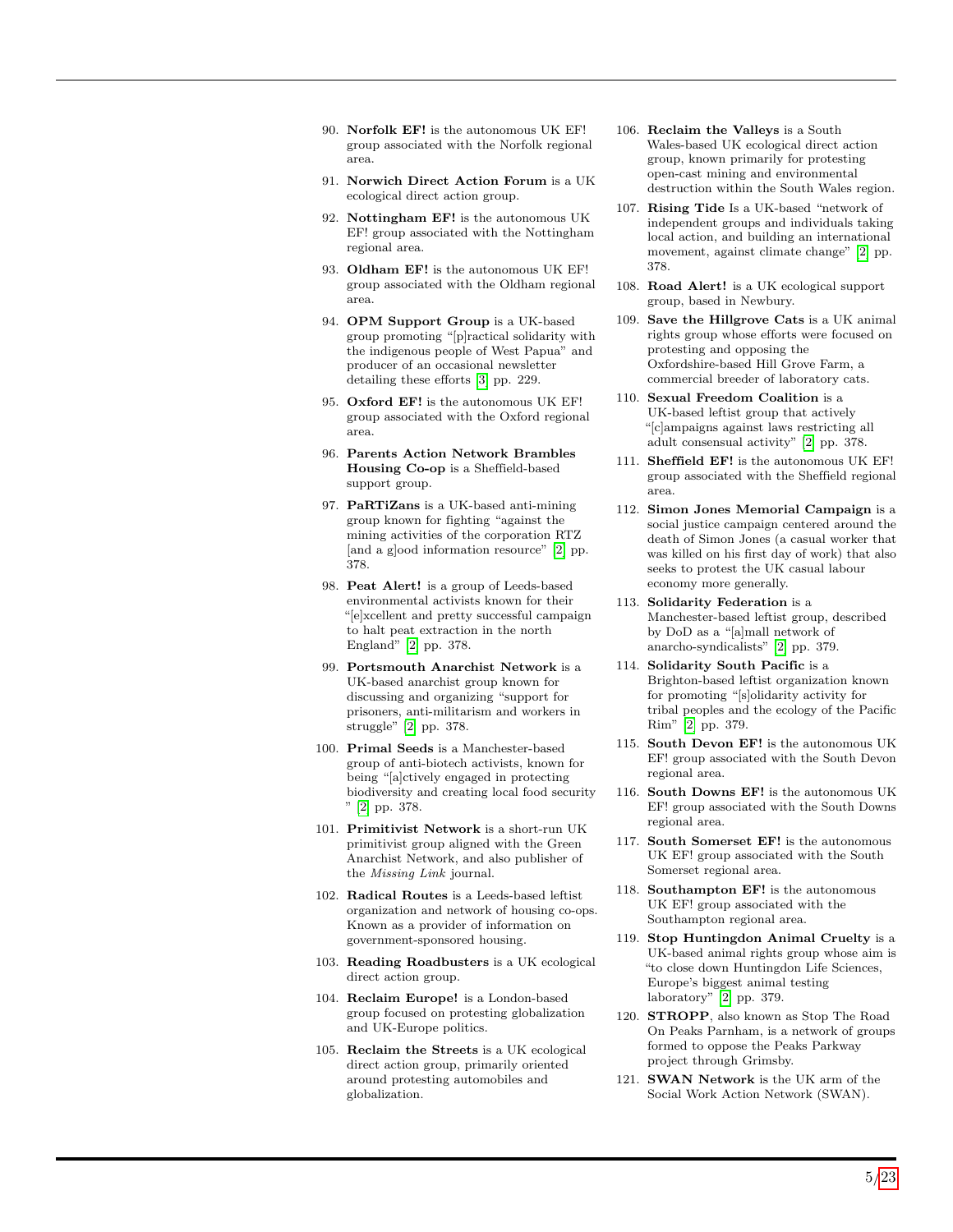- 122. Swansea People EF! is the autonomous UK EF! group associated with the Swansea regional area.
- 123. TAPOL is a UK-based human rights NGO whose focus is on publicizing human rights in Indonesia and East Timor.
- 124. The Campaign to Free Vanunu is a UK-based organization focused on supporting and freeing Mordechai Vanunu, an anti-nuclear whistle blower who was imprisoned by Israel after leaking details of the Israeli nuclear program to the British press.
- 125. The Ecologist is a more mainstream UK environmental journal. Though we refrain from including publications within our master list of groups, The Ecologist was included within DoD's more general UK contact list in some issues, and is hence included here.
- 126. The Flat Oak Society is a network of ecological activists that oppose the A299 Thanet Way bypass in Kent, among other activities.
- 127. The Land is Ours is a UK direct action land-rights group that advocates access to the land, its resources, and the planning process.
- 128. Third Battle of Newbury is a Newbury-based environmental and anti-roads group focused on "[c]ontinued resistance to road construction" [\[2\]](#page-20-1) pp. 379
- 129. Trident Ploughshares 2000 is an activist anti-nuclear weapons group, specifically focused on disarming the UK Trident Nuclear Weapons system.
- 130. Tyneside Action for People and Planet a Newcastle-based UK ecological direct action group, often self described as an awareness-raising nonviolent direct action group.
- 131. UK Subs is, to the best of our knowledge, an English Punk Band. Nevertheless, the

group is listed under the general UK group contact list for DoD (Issue 7), as well as under similar contact lists for Earth First! action updates, and is hence included here.

- 132. Undercurrents is a former leftist video magazine producer, and later online-video/pirate-TV operator, located in Oxford.
- 133. Upper Nene EF! is the autonomous UK EF! group associated with the Upper Nene regional area.
- 134. URGENT is also known as the green field housing network, and is a UK support group.
- 135. Warwick EF! is the autonomous UK EF! group associated with the Warwick regional area.
- 136. Warwickshire Action Group is UK ecological direct action group.
- 137. West London Anarchists and Radicals is a "[l]ocal class struggle anarchist/communist group" [\[3\]](#page-20-2) pp. 229 that also publishes a bi-monthly newsletter.
- 138. Wild Things is a Nottingham-based initiative, described by DoD as an "[e]xcellent and radical eco-education project" [\[2\]](#page-20-1) pp. 379.
- 139. Wolves Eco Action is a UK ecological direct action group.
- 140. Wolves EF! is a UK ecological direct action group.
- 141. Woodland Awareness and Defence, also known as WAND, is a Dunbar-based UK ecological direct action group.
- 142. Worthing Anarchist Teapot is a Worthing-based social centre known for providing "free tea and coffee plus radical literature from squats and town centre stalls" [\[2\]](#page-20-1) pp. 379.
- 143. York EF! is the autonomous UK EF! group associated with the York regional area.

### Classification Approach & Input Quantities

As stated in the main paper, our topic model classification approach seeks to (i) uncover the latent violent<sup>[1](#page-5-0)</sup> protest activity topic(s) underlying the "Do or Die" (DoD) publication texts in an unsupervised fashion, (ii) identify the occurrence of UK environmental groups within these same texts, and (iii) measure the strength of association (and the degree of uncertainty about this association) of each group with the identified violent protest activity topic(s). We then classify a UK environmental group as using violent protest activities if we find that that group has a significant positive association with our identified violent protest activity topic(s). The first step in this methodological approach is to therefore convert all DoD publications to machine readable text for the unsupervised identification of latent topics within these texts.

<span id="page-5-0"></span><sup>&</sup>lt;sup>1</sup>Note that, in this analysis, we consider property destruction to be a form of violence.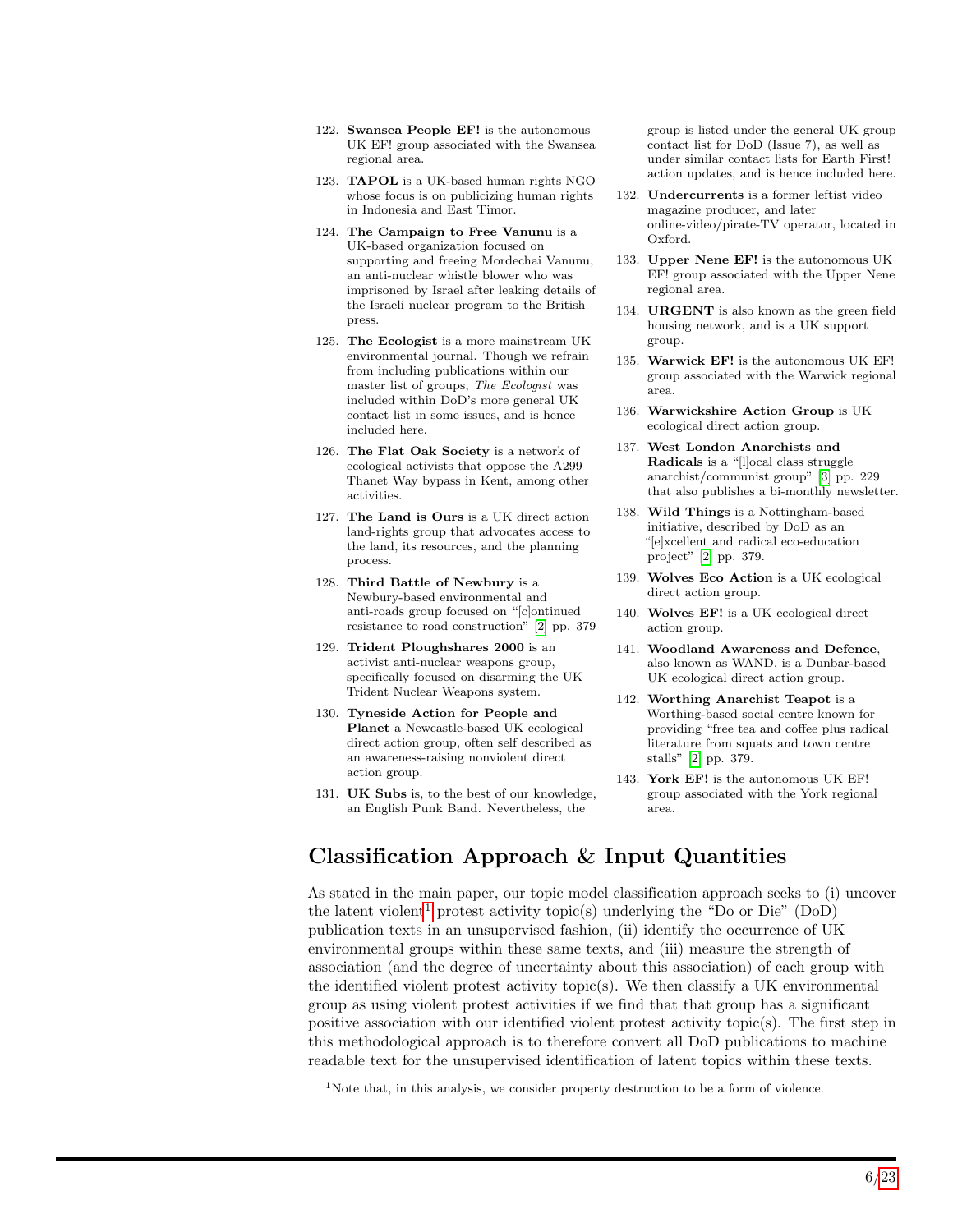We acquired the complete 10-issue corpus of the DoD publication from Almquist and Bagozzi [\[1\]](#page-20-0). Issues 5-10 and 1 were obtained by Almquist and Bagozzi [\[1\]](#page-20-0) in machine readable form from the online archive "Eco-action.org", which was a website used primarily for documenting UK environmental environmental activities during the 1990's [\[4\]](#page-20-3). The entries are stored in HTML at the story-level (separately for each issue), and all individual stories were webscraped for use in the analysis below. PDF-images of the four remaining issues (Issues 2-4) were then obtained by Almquist and Bagozzi [\[1\]](#page-20-0) from a second online archive of environmental extremist activities known as the "Talon Conspiracy" [\[5\]](#page-20-4). These PDF-image files were then converted to machine readable text using optical character recognition (OCR) software. Following Almquist and Bagozzi [\[1\]](#page-20-0), we utilize the webscraped text for issues 5-10 and 1 in our analysis below, and then employ the OCR'd versions for the remaining issues (2-4).

Using these machine readable texts, our classification approach requires that we next create two intermediate input quantities from the text files described above: (i) a list of relevant UK environmental groups and (ii) a corpus of fully preprocessed text "documents." The former quantity is used for identifying the UK environmental groups that occur within our text corpus, and was obtained from the contact information listed at the end of each DoD issue (as described in the main paper)—yielding a total of 143 UK environmental groups. The latter quantity mentioned above is used for identifying the latent strategies that are discussed across our DoD corpus, including (potentially) violent protest activities.

Regarding the creation of our corpus of fully processed "documents," are decisions here closely follow the decisions and methodologies discussed in [\[1\]](#page-20-0). In these respects, we must first define what a standard document should be for the ensuing unsupervised topic model analysis. Based upon our own substantive knowledge of the DoD corpus—as well as the work presented in Almquist and Bagozzi [\[1\]](#page-20-0) and similar applications of topic models to social science texts—plausible document designations include each individual DoD issue, each individual page of text within our DoD sample, individual sentences or paragraphs, or each individual story-entry within the corpus. Extant social science research has applied similar topic models to those used below to documents ranging in size from individual tweets [\[6\]](#page-20-5) to individual books [\[7\]](#page-20-6). Others have used more arbitrary text-breaks to define documents such as page-breaks, sentences, multi-sentence sequences, or paragraphs [\[8–](#page-20-7)[10\]](#page-20-8). Hence, for the methods applied below, a great deal of flexibility can be afforded in defining one's documents.

However, because topic models are inherently designed to analyze large collections of text  $[11]$ , the limited number of actual DoD issues (i.e., 10) prevents us from treating the individual DoD issues as our documents of interest. This limitation, and the broader formatting idiosyncracies of DoD, accordingly made the designation of (comparable) documents for this corpus uncharacteristically difficult. To this point, recall that the individual contributions within DoD were often inherently unstructured and variable, with some entries following traditional paragraph form, others being more experimental and artistic in format, and still others following a simple bullet point style. Moreover, the stories and pages within DoD often have text blocks arranged in different paragraph and column formats, with individual story entries ranging from 21,000+ words to 140 words (or less). Complicating this further was the fact that the OCR'd documents in our sample (issues 2-4), which were OCR'd at the page-level, often lost information on paragraph breaks and story breaks whereas our webscraped documents (issues 1, 5-10) were archived at the story level, without complete information on page-breaks.

In light of these inconsistencies, and following Almquist and Bagozzi [\[1\]](#page-20-0), the most defensible method for dividing the DoD corpus into text documents of comparable length is the use of multi-sentence sequences. Individual sentence-length documents were deemed far too short for identifying group occurrences or underlying mixtures of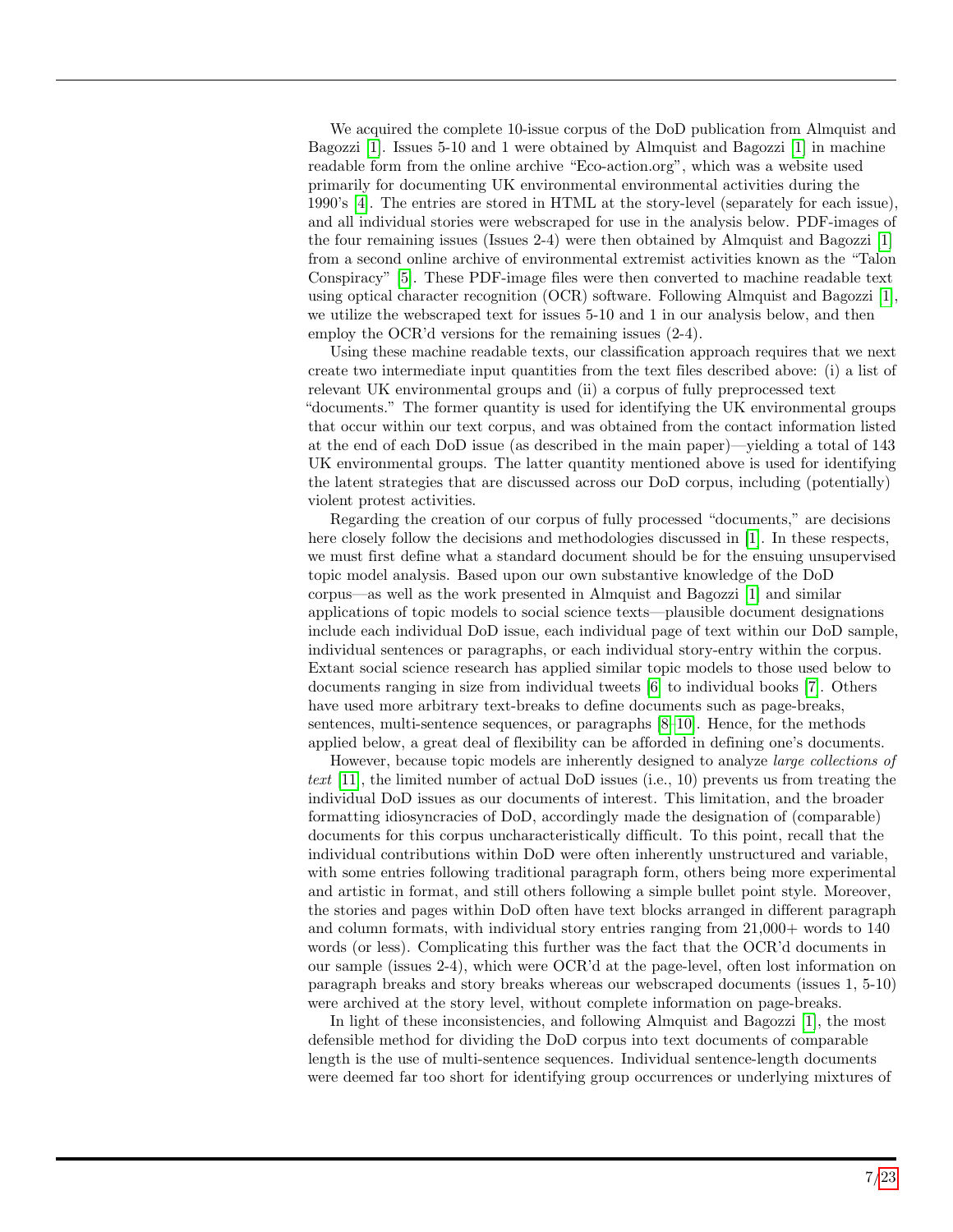topics. By contrast, the use of consecutive sequences of sentences has past justification in the estimation of underlying topics from text  $(e.g., [9, 12])$  $(e.g., [9, 12])$  $(e.g., [9, 12])$  $(e.g., [9, 12])$ . In essence, this approach entails that one link together non-overlapping series of n consecutive sentences, treating each resultant sentence sequence as an individual document. As such, we started from the first DoD issue, and iterated through all 10 issues (in order), combining consecutive sentences by our designated  $n$ , and incrementally treating each subsequent  $n$  sentence sequence as a new document. While somewhat arbitrary, this process helps to guarantee that each document is of comparable size and content, which would not be the case if we were to have used story level breaks or page-level breaks [\[1\]](#page-20-0).

While constructing these sentence sequence documents, we follow Almquist and Bagozzi [\[1\]](#page-20-0) and remove the aforementioned UK (and international) environmental group contact lists from the final pages of each DoD issue. While we use these contacts for identifying our groups of interest, we wish to avoid treating this text as actual content text during either the extraction of group co-occurrence information or the topic modeling stages of our analysis, given that the contact lists included within DoD provide little to no surrounding content text aside from the listed names and contact information for each group. After dividing our remaining corpus into 12 sentence documents, we then processed each document's text to remove all punctuation, numbers, and stopwords. The removal of these character-sets is standard preprocessing for our intended topic model techniques  $[1, 13-15]$  $[1, 13-15]$  $[1, 13-15]$ . In line with extant research  $[16-18]$  $[16-18]$ , we then removed all sparse terms that do not occur in at least 1% of the documents in our corpus, converted all remaining words to lower case, stemmed our remaining words, and re-structured our corpus into a document-term-matrix. Taken together, these preprocessing steps created a corpus with 3,210 unique documents and 2,082 unique word-stems.

Our topic model analysis, and past research [\[1\]](#page-20-0), ultimately informed our decision to use 12 sentence sequences as our primary document length. For this analysis, the choice of 12 sentence sequences yielded a document length that was comparable to the shorter, and most common, stories within the DoD corpus, while also minimizing the aforementioned heterogeneity in story-length documents. The choice of 12 sentence sequences also allowed us to maximize the number, and validity, of our environmental group occurrence indicator, which serves as the primary input for our group classifications. This occurrence indicator reports whether or not a group from our primary group list was mentioned within a given document in our corpus. As such, the length of a document directly affects our identified occurrences, and we believe 12 sentence sequences to be a reasonable balance between the identification of true occurrences and the avoidance of false occurrences. Indeed, lowering this sentence sequence threshold by 50%, to six sentence sequences, significantly reduces the number of identified occurrences, potentially ensuring that a substantial number of missed associations between occurrences and identified strategies. Increasing sentence-length by 50%, to 18, instead raises the potential for false positives, as UK environmental groups that are mentioned in one section of the original DoD text will be considered as having an association with a protest strategy they may in fact have been discussed in an entirely different context.

To construct our occurrence indicator, we then iterate through every group included within our UK environmental group list. For each group  $(i)$ , we query each 12 sentence document (d) to record whether  $(=1)$  or not  $(=0)$  group i occurred in document d. Importantly for our documents d, we use the unprocessed 12 sentence sequence documents, as opposed to the fully preprocessed documents discussed above, as de-capitalization, stemming, and proper noun removal each undermine the appearance and identification of our target group names within our co-occurrence queries.[2](#page-7-0) From

<span id="page-7-0"></span><sup>2</sup>We do, however, continue to omit the actual contact lists included at the end of each DoD issue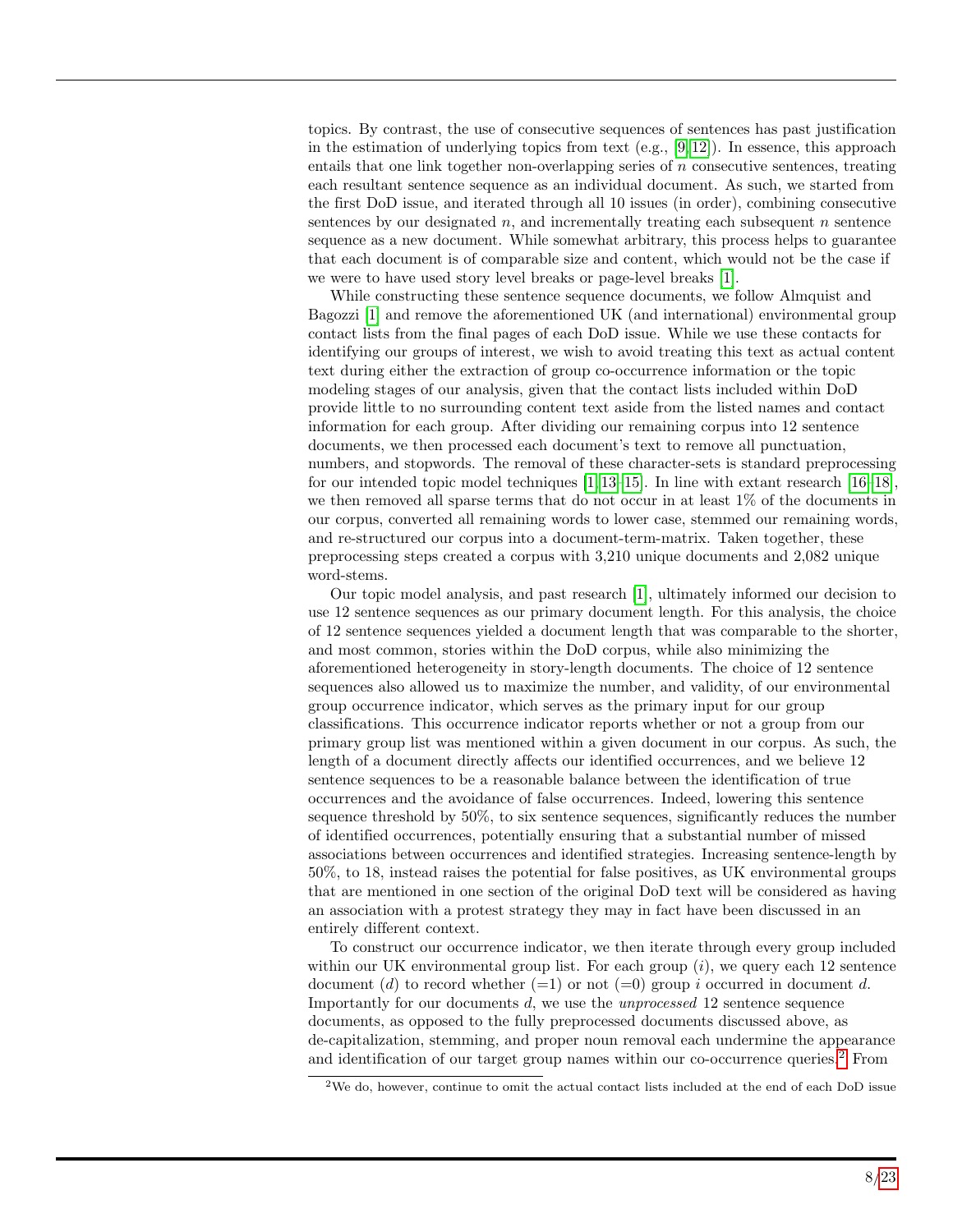the results of these queries, we construct a binary  $i$  by  $d$  matrix, where 1's denote occurrences of groups (rows) in particular documents (columns), and 0's denote the absence of a group within a given document. These binary indicators serve as our group-specific variables in the analysis below.[3](#page-8-0)

# Topic Model Application

We next extract the underlying protest tactics that are discussed across the DoD corpus, and variation therein. To do so, we apply unsupervised topic models to our preprocessed text-documents so as to simultaneously (i) uncover the latent themes or "topics" that are discussed across documents and (ii) associate these topics with the UK environmental group occurrence indicator discussed above. Topic models allow one to recover the former quantity by treating one's documents as combination of multiple overlapping topics, each with a representative set of words. Generally speaking, latent topics are then estimated via a hierarchical model that treats each document as a mixture of underlying topics; returning the words most strongly associated with each topic across all documents.

We favor the structural topic model (STM) [\[13\]](#page-20-12) for our present application. The STM estimates latent topics using the hierarchical framework discussed above, while also incorporating document-level information via external covariates into one's prior distributions for document-topics. As such, one can use the STM to not only identify a set of shared latent topics across a corpus, but also to evaluate potential relationships between document-level covariates and the prevalence of one's topics within and across documents. Accordingly, the STM has been effectively used to estimate the effects of survey-respondent characteristics upon variation in respondents' open ended responses [\[13\]](#page-20-12), as well as in identifying the underlying themes of the same DoD corpus that is currently under analysis [\[1\]](#page-20-0). For our application, the STM's advantages relate to its ability to incorporate group-based information—namely our document-indexed indicator of group occurrences—as binary predictors of attention towards different protest strategies and tactics across documents. This, in turn, allows us to estimate a set of topics across all documents, and to then evaluate whether the presence of a given group in a document significantly increases the attention dedicated to a given topic. When it does, we interpret this as evidence for a group being associated with the protest strategies that underlie that topic.

We specifically model our 12 sentence-sequence document-corpus as a function of the aforementioned external group occurrence covariate using the stm R package [\[19\]](#page-21-2). As is the case for most unsupervised topic models, we must explicitly choose the number of topics to be estimated within the STM. Robert et. al. [\[19\]](#page-21-2) note that "[t]here is no right answer to the appropriate number of topics. [. . . ] For small corpora (a few hundred to a few thousand) 5-20 topics is a good place to start." As our corpus contains 3,210 documents, we rely on the above suggestions—as well as on the topics identified in earlier analyses of our texts [\[1\]](#page-20-0)—to select a topic number of 15 for our primary STM analysis. To address multi-modality concerns, we follow Robert et. al. [\[13\]](#page-20-12) and estimate a series of 50 separate 15-topic STMs using different starting parameters for each, and store the exclusivity and semantic coherence of topic words for each model.<sup>[4](#page-8-1)</sup> We then choose a single model from this set of 50 models that maximizes the semantic coherence

from the construction of our 12 sentence sequence documents for this step, as including this text within our document sample for co-occurrence identification would lead to a large number of false positives.

<span id="page-8-1"></span><span id="page-8-0"></span><sup>3</sup>Note that we drop group indicator-variables for those groups that did not occur within any document.

<sup>4</sup>Exclusivity measures how exclusive one's topwords are to each topic based upon a word's relative probabilities of association across topics, whereas semantic coherence quantifies the relative co-occurrence of our topics' identified topwords across our corpus, and thus provides a sense of how internally consistent a topic is [\[13\]](#page-20-12).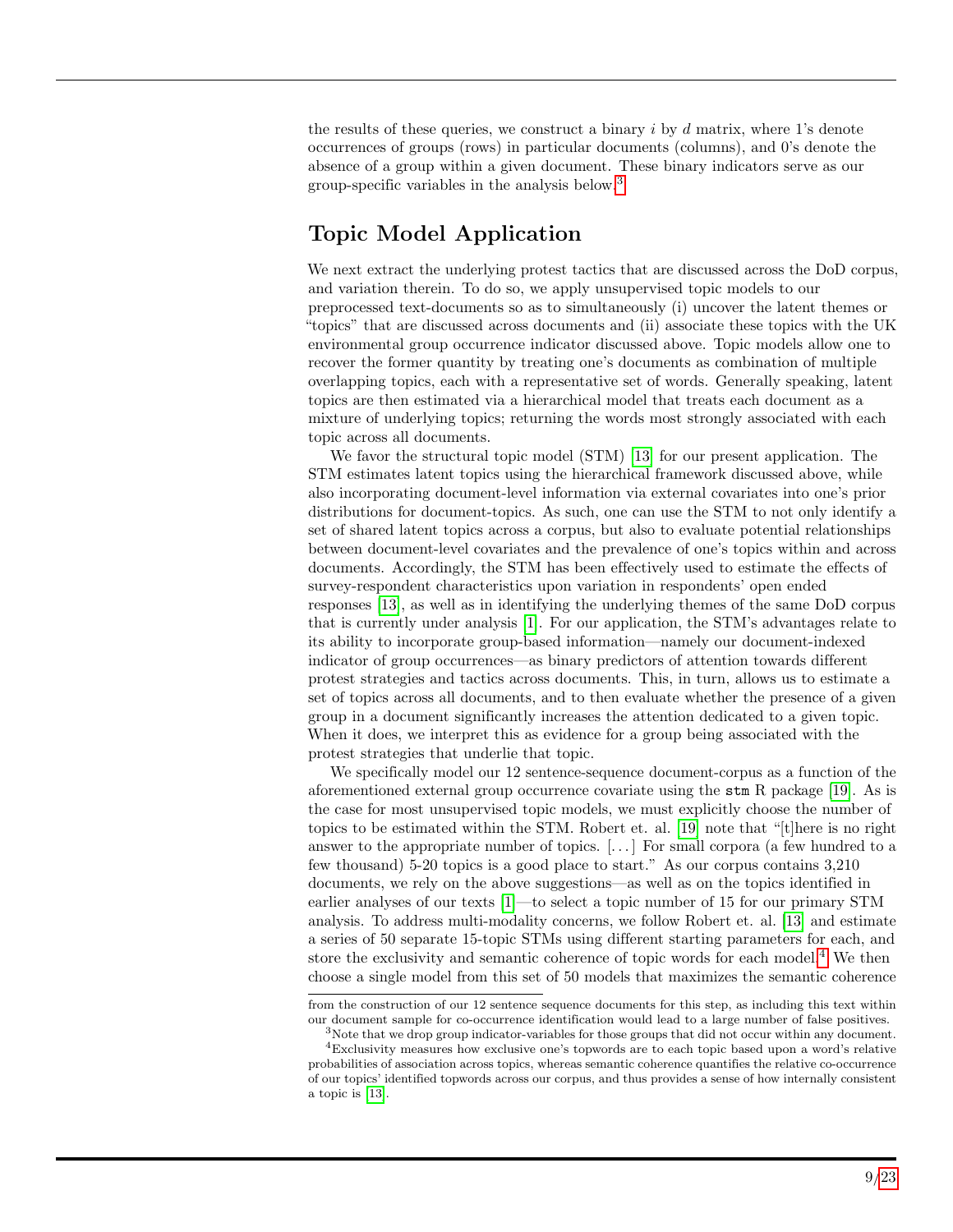and exclusivity of our corresponding topic word vectors. Based on the results of this model, we next examine the sets of 20 topwords that best characterize each identified latent topic. After establishing the semantic meaning of our 15 identified latent topics according to these topwords, we derive a variety of post-estimation quantities that allow us to classify our UK environmental groups according to their use of violent protest strategies.

## Identified Topics

Based upon the methodology and approach discussed above, our primary STM model will identify the 15 topics that best characterize our preprocessed 12 sentence sequence documents across the entire DoD corpus. Each topic represents an underlying word distribution wherein each word in our corpus is given a posterior probability of assignment to that topic. For these word vectors, and consistent with Robert et. al. [\[13\]](#page-20-12), we extract the words most associated with each topic according to frequency exclusivity scoring metrics. We then substantively interpret the meaning of each topic based upon these probabilistic "top" word assignments. Specifically, we draw upon the twenty most frequent and exclusive words for each topic, and present these (stemmed) topword vectors for each of our 15 topics of interest—alongside our labels for each topic and the topic's reference number—in Fig [1.](#page-9-0)

<span id="page-9-0"></span>

| <b>Topic</b>   | Top 20 Words                                                                                                                                                         | Labels                   |
|----------------|----------------------------------------------------------------------------------------------------------------------------------------------------------------------|--------------------------|
| $\overline{1}$ | one, made, anoth, everi, side, time, hand, mani, turn, left, open, togeth, enough, around, given, reach, great, strong, run, join                                    | Inspirational Language   |
| $\overline{2}$ | role, polit, organis, ideolog, non, activ, idea, movement, radic, mainstream, question, organi, opinion, individu, media, violent, problem, engag, potenti, posit    | Group Identity Debates   |
| 3              | oil, compani, mine, crop, farmer, fish, indigen, papua, corpor, genet, govern, zapatista, shell, bougainvill, peasant, mexico, engin, industri, western, indonesian  | Neocolonialism           |
| $\overline{4}$ | book, isbn, publish, box, http, zine, magazin, guid, press, copi, write, articl, send, email, read, page, list, web, review, mail                                    | Eco-Literature           |
| 5              | women, law, case, footbal, men, legal, game, evid, court, school, terrorist, privat, famili, properti, terror, intellig, record, team, agenc, custom                 | News and Culture         |
| 6              | speci, habitat, restor, wildlif, peat, bird, ecosystem, biodivers, plant, soil, extinct, woodland, highland, conserv, hotspot, moor, natur, garden, biolog, wild     | Species Conservation     |
| $\overline{7}$ | let, away, will, back, voic, danger, keep, put, take, look, etc, earth, thank, mother, first, ever, fill, eye, die, sound                                            | General Concern          |
| 8              | forest, protect, log, water, environment, mountain, dam, north, nativ, area, east, island, region, rainforest, timber, ago, urban, northern, land, river             | <b>Land Conservation</b> |
| 9              | polic, arrest, cop, crowd, march, banner, vehicl, window, offic, smash, demo, confer, riot, hour, demonstr, mask, bank, pragu, car, camera                           | Violent Protest          |
| 10             | action, direct, campaign, group, involv, network, sabotag, anti, reclaim, tactic, meet, success, event, sab, act, target, rts, opencast, media, aim                  | Direct Action/Ecotage    |
| 11             | camp, evict, site, road, quarri, twyford, tunnel, sit, council, tree, climb, squat, set, hill, fenc, hous, build, tarmac, built, trash                               | Occupation/Camps         |
| 12             | cultur, must, societi, exist, life, learn, live, desir, civilis, understand, human, relationship, skill, can, experi, planet, process, sens, domin, alien            | Sustainable Societies    |
| 13             | pirat, prison, sentenc, black, panther, bomb, murder, jail, ship, imprison, kill, shepherd, sent, africa, gun, white, death, frame, fbi, trial                       | International Terror     |
| 14             | know, dont, realli, want, thing, that, think, lot, someth, get, someon, sure, there, say, just, bad, theyr, didnt, ask, thought                                      | Admonishments            |
| 15             | capit, capitalist, labour, revolut, class, struggl, global, economi, union, counter, worker, social, econom, elit, resist, globalis, autonomi, wage, spanish, market | Anti-Capatalist Left     |

Fig 1. Topwords for 15-Topic Model.

By and large, the 15 topics identified by the STM appear to correspond to meaningful constructs that are each highly similar to those discussed in Almquist and Bagozzi [\[1\]](#page-20-0). For our application, we group the 15 identified topics into three general categories for discussion: "ideology", "tactics", and "general discourse." Ideology represents the largest of these topic groupings, and includes topics 2-4, 6, 8, 12, and 15. In line with our earlier discussions of the overarching goals of the DoD publication [\[20\]](#page-21-3), Topic 2 is labeled Group Identity Debates and exhibits topwords pertaining to the ever-changing environmental perspectives and overarching goals of the UK EF! movement, and debates therein. Topic 4 is labeled **Eco Literature**, and encompasses topwords pertaining to the publication and dissemination of environmentalist viewpoints. The remaining ideology-based topics clearly identify ideological issues that environmentalists and radical leftists are either for (Topic 6: Species Conservation; Topic 8: Land Conservation; Topic 12: Sustainable Societies) or against (Topic 3: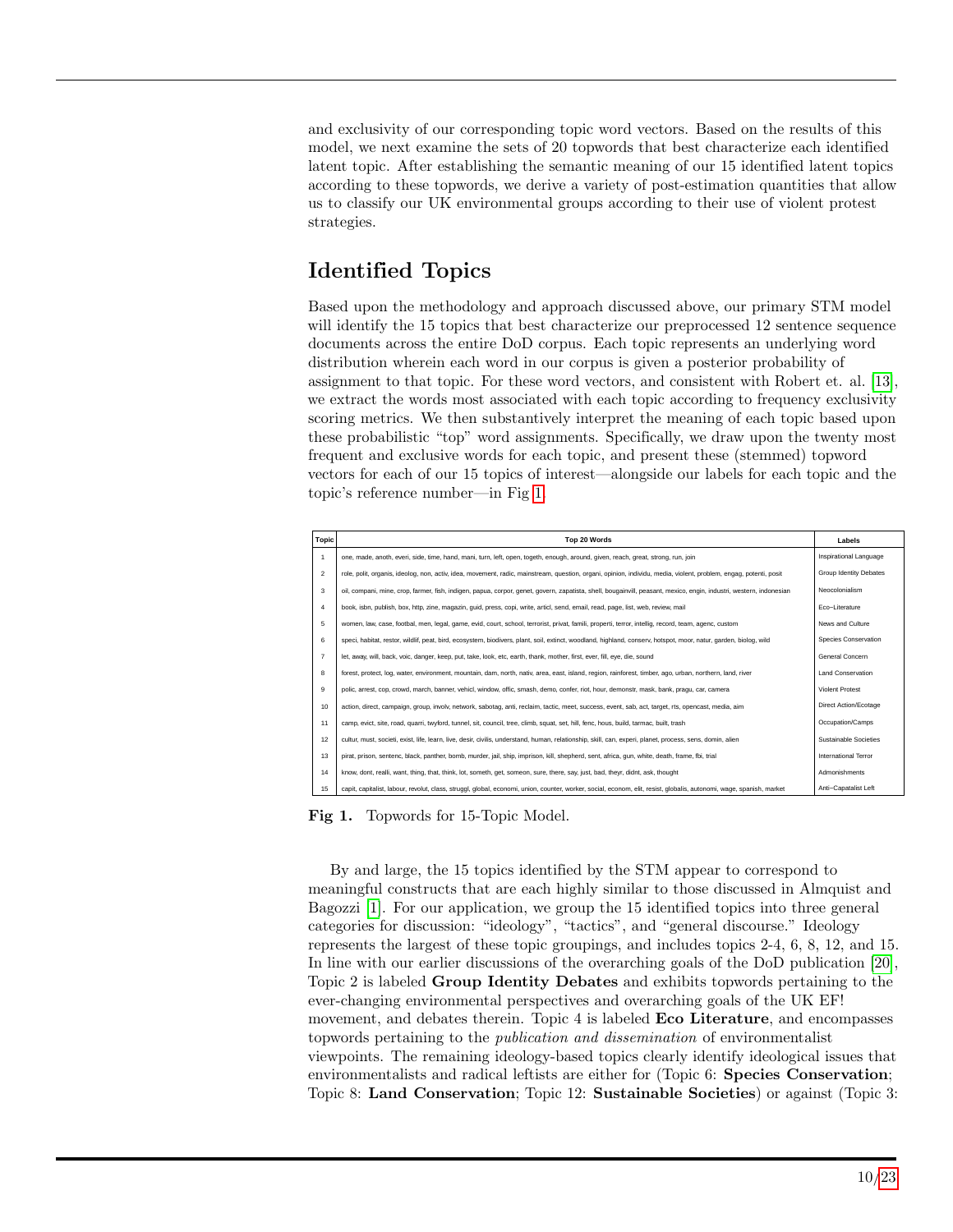Neo-Colonialism; Topic 15: Anti-Capitalism). We take the identification of these highly plausible ideological topics as evidence to suggest that our STM is performing as expected for the corpus as hand.

The next grouping of topics are of most interest to our group classifications, and encompass a number of protest tactics and strategies. In full, we identify four topics in Fig [1](#page-9-0) that appear to pertain to protest tactics: Topic 9: Violent Protest; Topic 10: Direct Action/Ecotage; Topic 11: Occupation/Camps; and Topic 13: International Terror. The Violent Protest topic encompasses topwords related to mass protest ("crowd", "march", "demonstr", "banner") as well as to the potential violent consequences of such activities ("polic", "arrest", "cop", "smash", "riot"). Direct Action/Ecotage contains both "direct" and "action" in its topwords, in addition to words related to illegal and potentially violent activities such as "sabitag", "act", and "target." The Occupation/Camps topic appears to relate primarily to nonviolent, and largely legal, tactics involving the protest camps, and includes words related to the strategy of occupation itself ("camp", "climb", "squat") and words related to the areas that were typically targeted by this strategy in the UK during this time period ("road", "quarri", "twyford", "tunnel", "tarmac"). Finally, International Terror appears to capture illegal international activities ("bomb", "murder", "kill") involving environmental and leftist extremists ("black", "panther", "shepherd", "ship") and their aftermath ("prison", "sentenc", "jail", "fbi", "trial"). As such, we believe that three of these four protest topics clearly encompass protest activities that can be classified as employing violence or illegal destruction of property: Violent Protest, Direct Action/Ecotage, and International Terror, and we hence use associations with these three topics to classify our UK environmental groups as pursuing violent protest activities below.[5](#page-10-0)

Before turning to our group classifications, note that the four final topics in Fig [1](#page-9-0) appear to relate to more general (environmental) media discourse. Topic 1 is fairly ambiguous and is labeled Inspirational Language, as it contains a range of topwords that communicate optimism ("great", "strong", "left") and inclusiveness ("mani", "togeth", "join"). Topic 5: News and Culture encompasses current events that are likely of general interest to DoD's UK environmentalist readership, including family-related issues ("men", "women", "school"), sports ("footbal", "game", "team"), and legal/terrorism updates ("terrorist", "intellig", "court"). Topics 7 and 14 are labeled General Concern and Admonishments and respectively voice (i) overarching environmental concerns for the survival of the planet and (ii) criticisms of those that do not support the (radical) environmentalist viewpoint.<sup>[6](#page-10-1)</sup> Lastly, while we rely on the topwords to define our topics above, note that we also use the STM to identify a sample of highly representative documents for each topic, and have used these sample documents to qualitatively guide our topic interpretations.

### Group Classifications

Focusing on the three violent protest tactic-based topics discussed above (Violent Protest, Direct Action/Ecotage, and International Terror), we next evaluate the extent to which these three topics vary systematically in relation to the presence or

<span id="page-10-0"></span><sup>&</sup>lt;sup>5</sup>While some instances of **Occupation/Camps** may very well be violent or illegal, the topwords found in this topic, as well as our own readings of the documents most associated with this topic, suggest that these strategies are most directly related to peaceful protests in the current corpus, which leads us to avoid treating this topic as an indicator of violent protest activities.

<span id="page-10-1"></span> $6$ While we remove stopwords during preprocessing, Topic 14 in particular seems to contain a large number of words that could be considered stopwords. We refrain from removing these additional stopwords in a post hoc fashion given that they are not included in the primary English-language stopwords list that is commonly used in STM analyses (e.g., [\[1,](#page-20-0) [13,](#page-20-12) [19\]](#page-21-2)).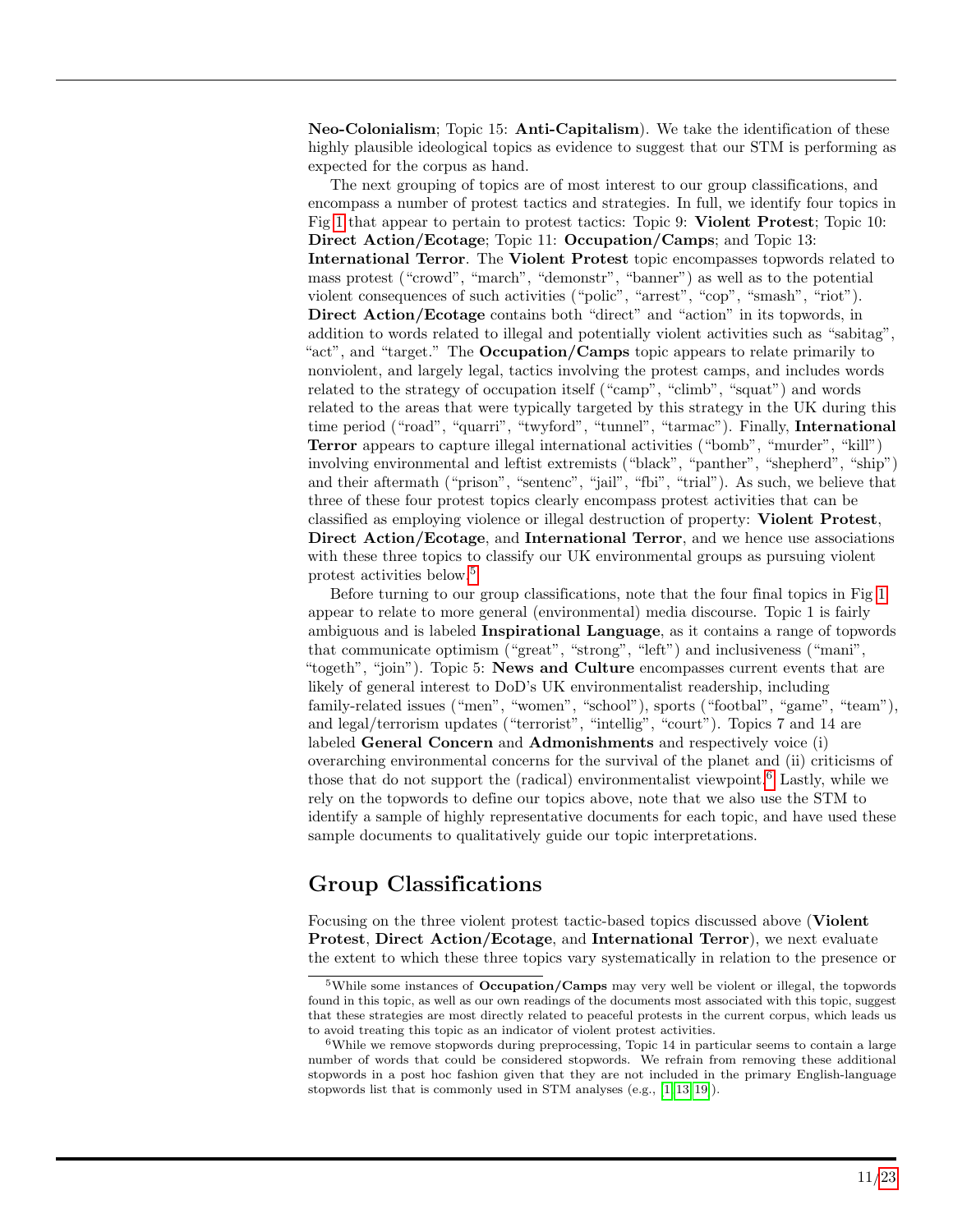absence of specific group occurrences within our associated documents. To do so, we make use of the aforementioned binary group-occurrence STM covariates, which indicate whether (or not) a group occurred (i.e., was mentioned) within a given document (i.e., sentence sequence). We specifically estimate the effect of a 0-to-1 change in each group's presence in a document on that document's degree of attention to each of our three violent protest-based topics, along with the 95% confidence intervals for this effect. If we find that a given group is positively and significantly associated with at least one of our three violent protest topics, then we classify that group as a violent group. All remaining groups were then classified as nonviolent, as these groups either were not positively and significantly related to *any* of the three topics of interest, or were not sufficiently mentioned across the text of DoD corpus itself—which we take as secondary evidence that a group was nonviolent, given the extremist nature of the DoD publication. We discuss three examples of our estimated quantities below, before summarizing our broader classifications of UK environmental groups<sup>[7](#page-11-0)</sup> as either pursuing or not pursuing violent protest tactics.

Fig [2](#page-12-0) presents three examples of our STM's estimated effects—which correspond to three specific environmental groups—to illustrate our classification approach. Turning first to the Anarchist Black Cross subfigure in Fig [2,](#page-12-0) we find that this group is positively associated with the use of International Terror tactics, but not significantly associated with tactics of Direct Action/Ecotage or Violent Protest. We hence would classify this group as a violent environmental group within our sample given its positive association with at least one of our three violent protest activity topics (i.e., International Terror). Similarly, the Reclaim the Streets subfigure in Fig [2](#page-12-0) demonstrates that a 0-to-1 change in the occurrence of this group within a given document is significantly and positively associated with Violent Protest and Direct Action/Ecotage—though not with the International Terror topic. Here again we would classify Reclaim the Streets as a violent group based upon the two former positive associations. Finally, the Avon Gorge EF! subfigure in Fig [2](#page-12-0) illustrates a group that is found to not exhibit positive associations with any of the three violent protest topics. Avon Gorge EF! would hence be an example of a group that we would not classify as violent for our sample.

After iterating through all of the UK environmental groups within our occurrence indicator sample, we identify a total of 19 groups as having a significant positive association with at least one of our three violent protest activity topics. We thus classify each of these UK environmental groups—listed in Table [1—](#page-13-0)as violent environmental groups. The remaining groups within our occurrence indicator sample were found to have nonsignificant or negative associations with each of the three identified violent protest topics and were therefore classified as nonviolent. We list these nonviolent groups in Table [2](#page-14-0) below. Note that we then combine these latter groups with the remaining groups in our sample—i.e., with those UK environmental groups that were listed within DoD's contact lists but did not have sufficient representation across the DoD texts—to construct our full list of nonviolent UK environmental groups. As mentioned above, we interpret the nonoccurrence of a group within the DoD text itself as an indicator of a group being nonviolent, rather than violent, given the DoD publication's routine and systematic coverage of violent environmental protest activities within the UK during this period.

<span id="page-11-0"></span><sup>7</sup> I.e., among those groups with at least one occurrence across the texts of the DoD corpus.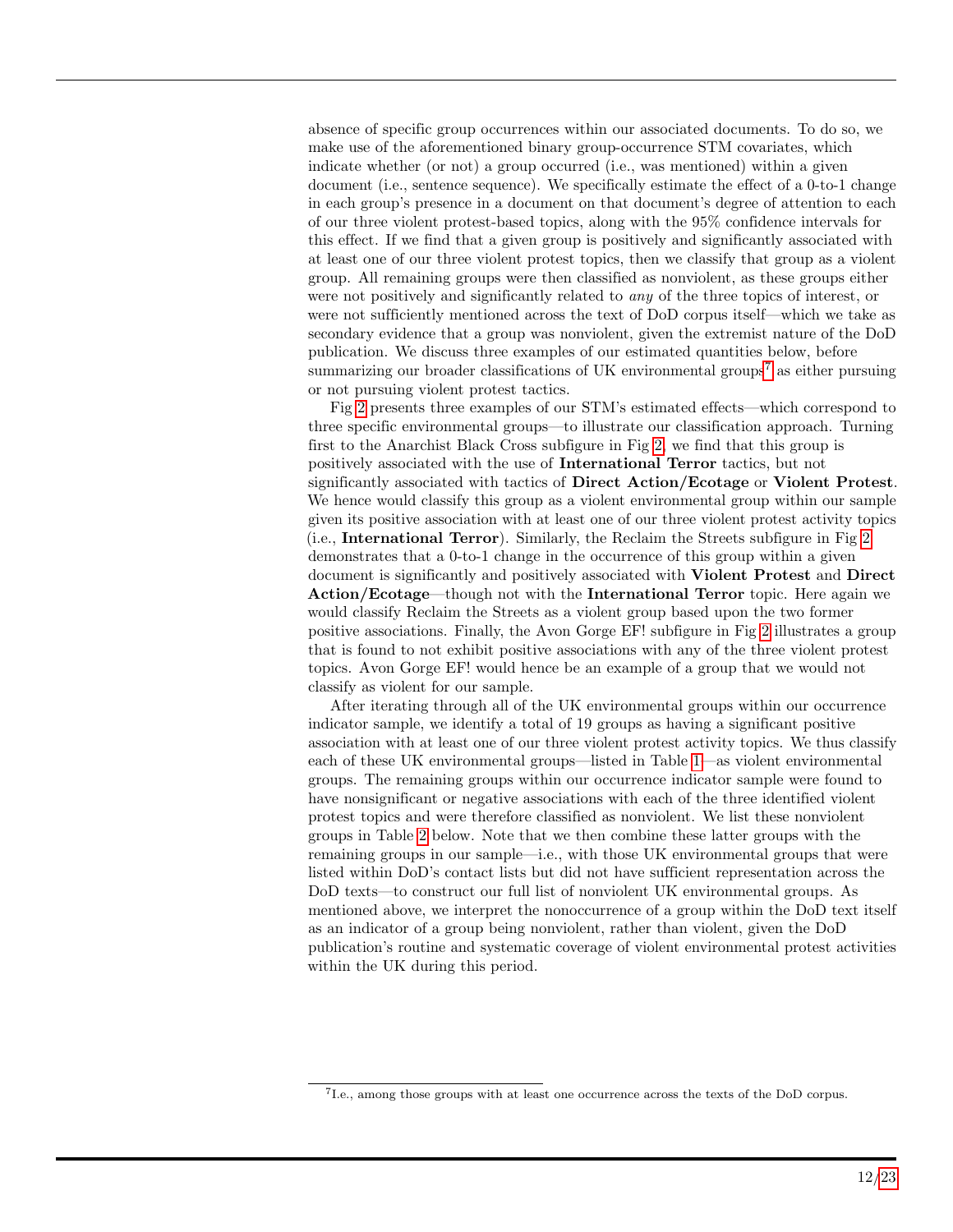



 $0.\overline{3}$ 

<span id="page-12-0"></span>

Reclaim the Streets **Reclaim the Streets**

13[/23](#page-22-0)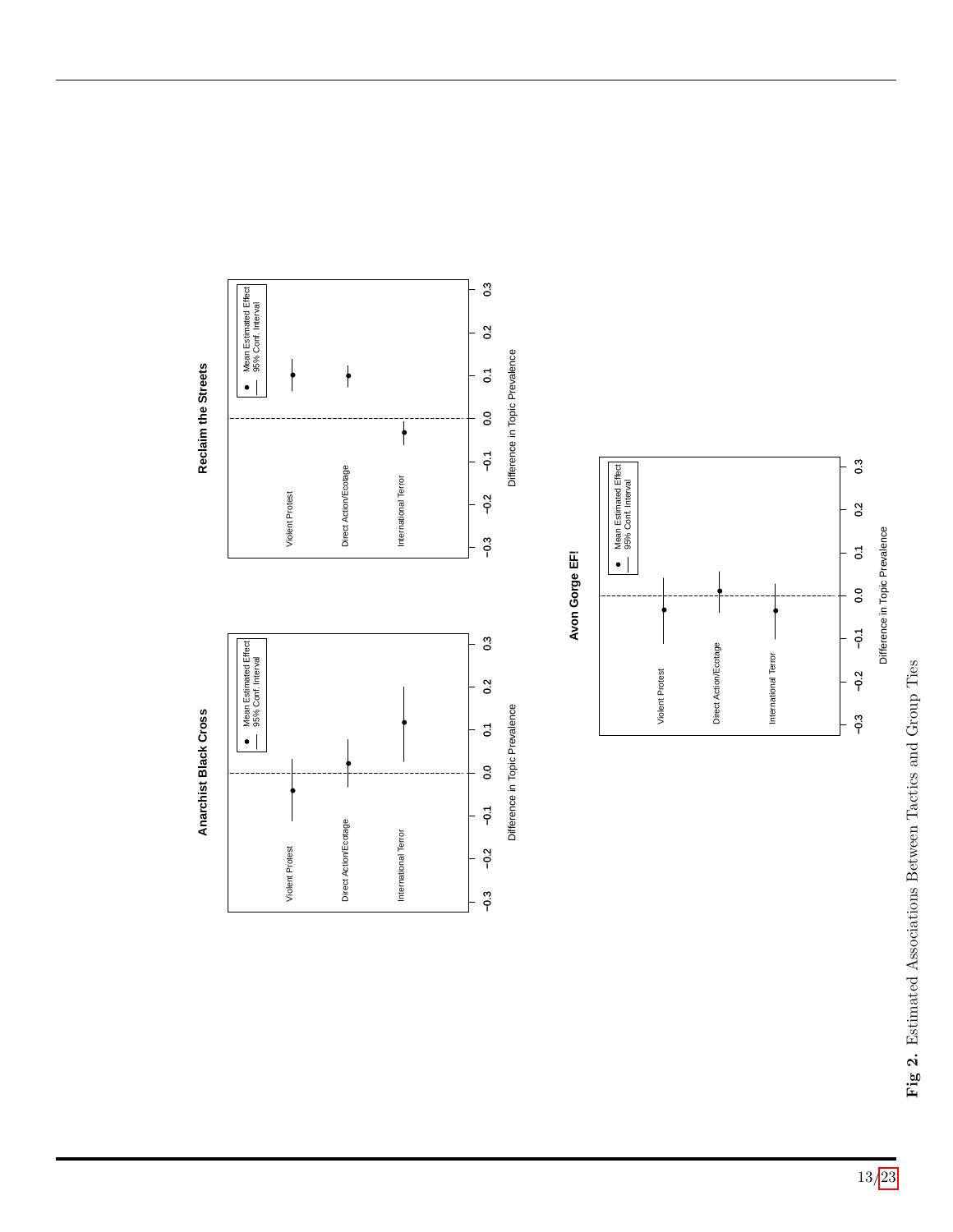<span id="page-13-0"></span>

| Violent Groups                        |
|---------------------------------------|
| Anarchist Black Cross                 |
| Campaign Against The Arms Trade       |
| Cardiff EF!                           |
| Glasgow EF!                           |
| Haringey Solidarity Group             |
| Hunt Saboteurs Association            |
| Leeds EF!                             |
| London GreenPeace                     |
| Lune EF!                              |
| Manchester EF!                        |
| No Opencast                           |
| Reclaim the Streets                   |
| Reclaim the Valleys                   |
| Rising Tide                           |
| Road Alert!                           |
| South Somerset EF!                    |
| The Land is Ours                      |
| Tyneside Action for People and Planet |
| York EF!                              |

Table 1. UK Environmental Groups Associated with Violent and/or Illegal Protest Activities.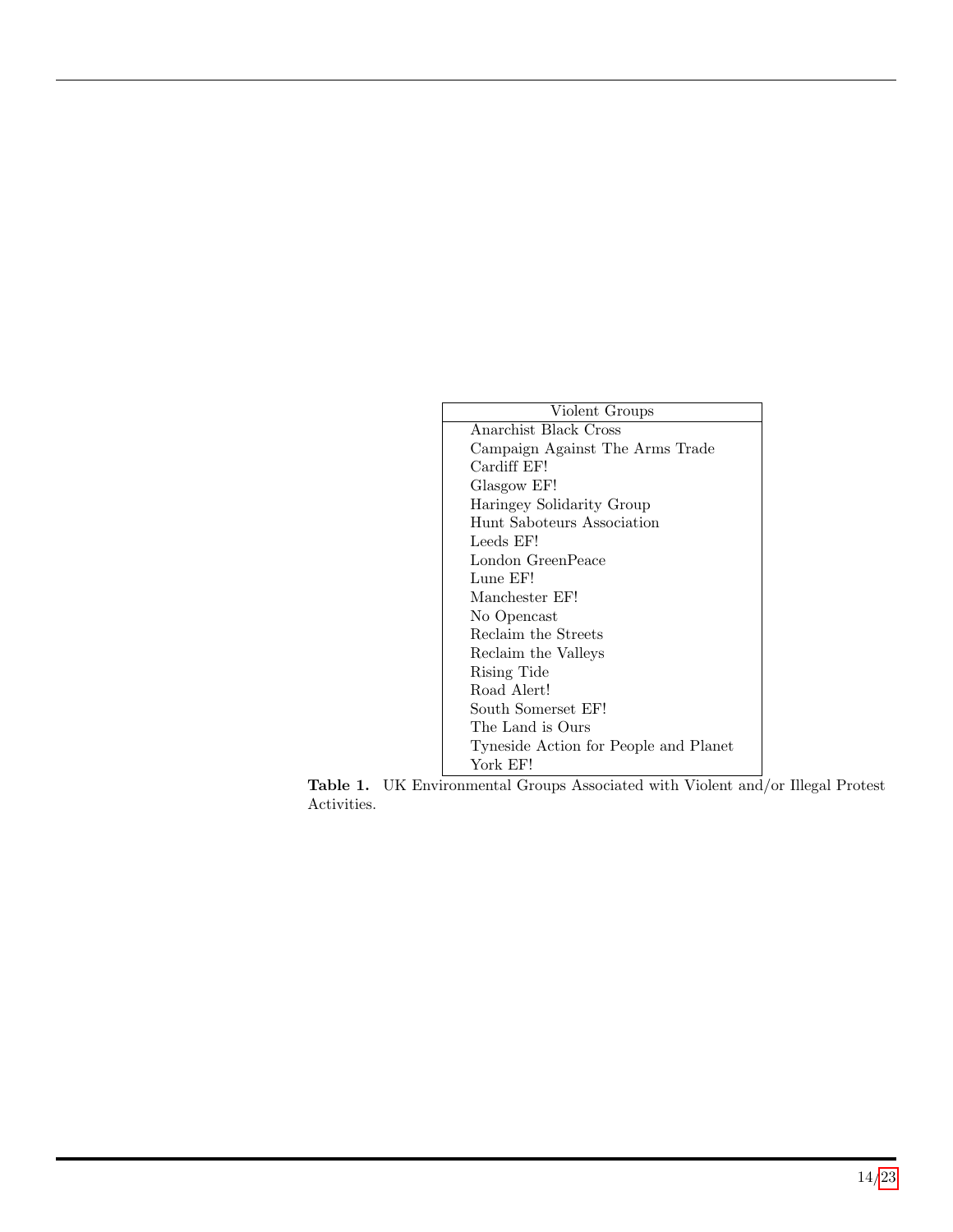<span id="page-14-0"></span>

|                                 | Nonviolent Groups                                                                                      |                                |
|---------------------------------|--------------------------------------------------------------------------------------------------------|--------------------------------|
| $1 \text{ in } 12 \text{ Club}$ | Friends of People Close to Nature                                                                      | Primal Seeds                   |
| 5th May Group                   | Forest Action Network                                                                                  | Radical Routes                 |
| 56a Infoshop                    | Genetic Engineering Network                                                                            | Save the Hillgrove Cats        |
| Advisory Service for Squatters  | Gwynedd and Mon EF!                                                                                    | Simon Jones Memorial Campaign  |
| ALF Supporters Group            | Head State Support Group                                                                               | Solidarity South Pacific       |
| Anarchist Federation            | Industrial Workers of the World                                                                        | South Downs EF!                |
| Anarchist Teapot Action Kitchen | Kate Sharpley Library                                                                                  | Stop Huntingdon Animal Cruelty |
| Anarchist Youth Network         | Kebele Community Centre                                                                                | TAPOL                          |
| Autonomous Centre of Edinburgh  | LEAF                                                                                                   | The Ecologist                  |
| Avon Gorge EF!                  | Legal Defence and Monitoring Group                                                                     | The Campaign to Free Vanunu    |
| Bath EF!                        | London Animal Action                                                                                   | Third Battle of Newbury        |
| CAGE                            | London Reclaim the Streets                                                                             | Trident Ploughshares 2000      |
| Campaign Against Runway 2       | Liverpool EF!                                                                                          | Undercurrents                  |
| Cardigan Bay EF!                | Norfolk EF!                                                                                            | Upper Nene EF!                 |
| Class War                       | Nottingham EF!                                                                                         | Wild Things                    |
| Cheltenham EF!                  | OPM Support Group                                                                                      | Woodland Awareness and Defence |
| Chiapas Link                    | Oxford EF!                                                                                             | Worthing Anarchist Teapot      |
| East Devon EF!                  | PaRTiZans                                                                                              |                                |
| Faslane Peace Camp              | Peat Alert!                                                                                            |                                |
|                                 | <b>Table 2.</b> UK Environmental Groups Not Associated with Violent and/or Illegal Protest Activities. |                                |

Table 2. UK Environmental Groups Not Associated with Violent and/or Illegal Protest Activities. Ŏ.  $\mathbb{R}^+$ Ž,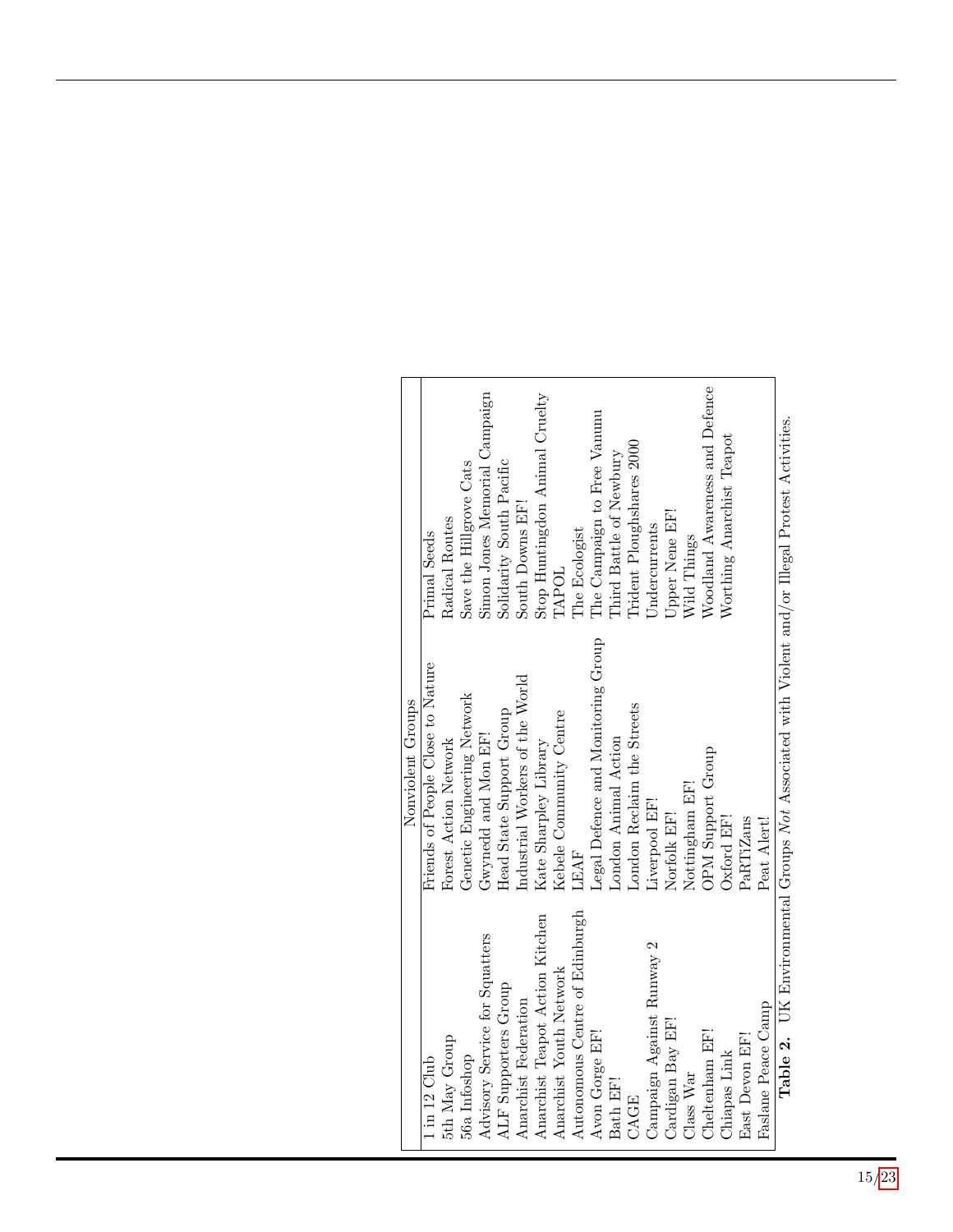# Extended Descriptives of the Topological and Geographic Characteristics of the Network

To compare ideas of geography and network topology Onnela et. al. [\[21\]](#page-21-4) has introduced a measure of geographic centrality, which represents how close an individual or group is the geographic center of a community or subgroup. Onnela et. al. define physical centrality as the distance  $(d_{ij} = \sqrt{(x_i - x_j)^2 + (y_i - y_j)^2})$  between a given node (i) and central point  $(S)$  of a given community  $(C)$ , where the central point of a community is  $(X_S, Y_S)$  using  $X_S = (1/n_S) \sum_{i \in C_S} x_i$  and  $Y_S = (1/n_S) \sum_{i \in C_S} y_i$  and  $n_S$  is the number of members (vertices) in the community. Similar to Onnela et. al., we compare geographic centrality to topological centrality (betweenness centrality in this case) by correlating the two measures where we treat the groupings of violent and nonviolent as exogenously defined. We find that these two correlate at approximately 0.06 which implies that—similar to Onnela et. al.—geographic centrality and network centrality are not highly related in this particular application. See Fig [3.](#page-15-0)

#### <span id="page-15-0"></span>Descriptive Plots for Radical Environmentalist Networks



Fig 3. Top Left: Network plot of group to group interaction with isolates not plotted. Top Right: Degree distribution. Bottom Left: Betweenness centrality distribution. Bottom Right: Geographic centrality distribution.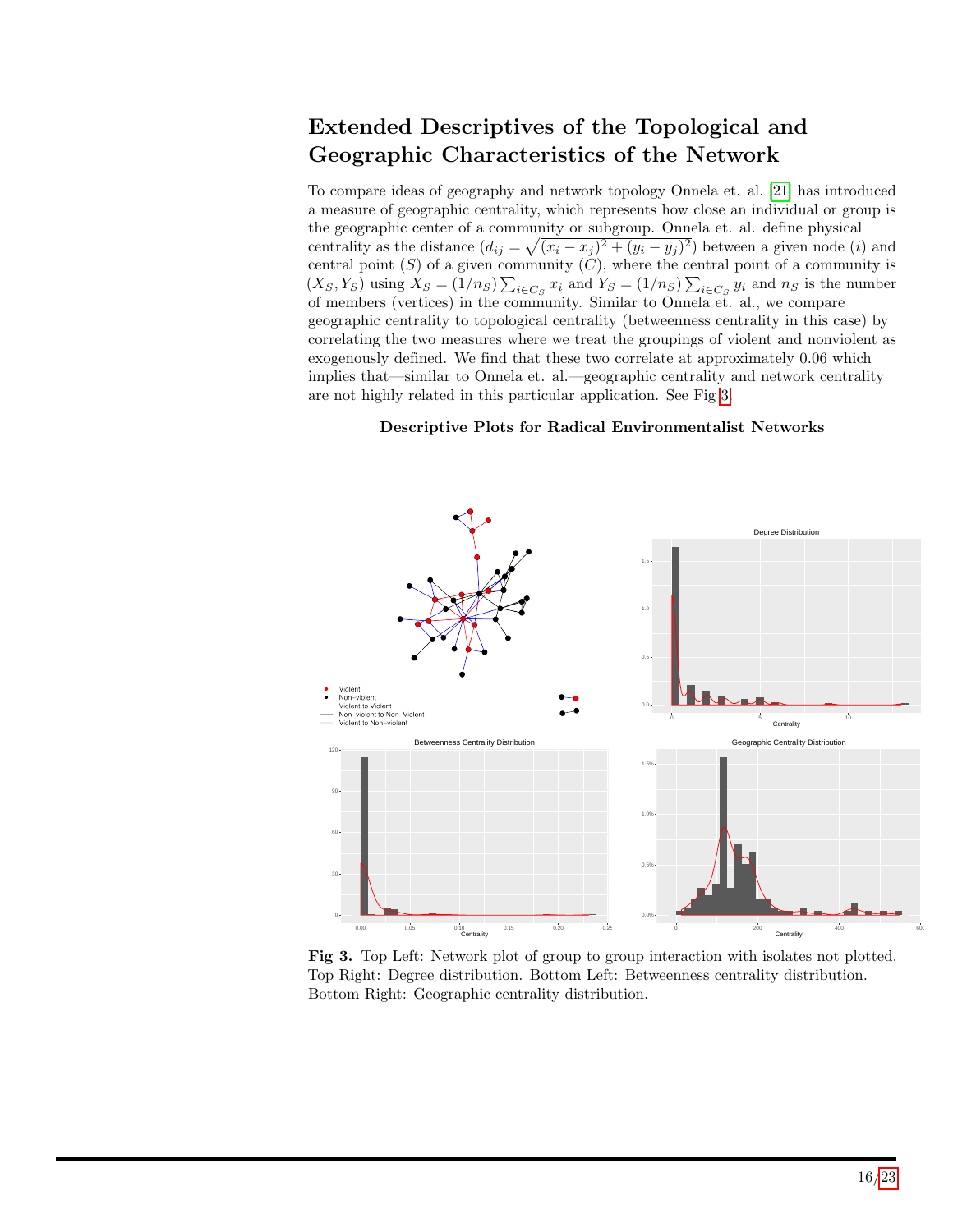|            | Nonviolent | Violent |
|------------|------------|---------|
| Nonviolent | 23.00      | 26.00   |
| Violent    | 26.00      | 13.00   |

Table 3. Mixing matrix between violent and nonviolent groups for UK Radical groups.

|            | Nonviolent | Violent |
|------------|------------|---------|
| Nonviolent | $-0.82$    | 0.92    |
| Violent    | 0.92       | $-1.03$ |

Table 4. Z-score matrix between violent and nonviolent groups for UK Radical groups.

## Spatial Network Models

Often social networks are represented as a mathematical object known as a graph (see for example  $[22]$ . A graph can be denoted in either set theoretic notation, where G is a graph which composed of two sets: a vertex set or node set  $(V)$  which represents entities such as humans or organizations, and an edge set  $(E)$  which represents relations between vertices such as friendship or collaboration. A network or graph can also be represented by a binary adjacency matrix  $(Y)$ , where  $y_{ij}$  is the i to j edge and can take on the value of 0 or 1. If Y is symmetric we say the network is undirected (e.g.,  $y_{ij} = y_{ji}$ ) and if Y is not required to be symmetric we say the network is directed (e.g.,  $y_{ij}$  does not have to equal  $y_{ji}$ ). Two important measures on a network are the size,  $n = |V|$  or  $n = |Y|$  and the density, that is defined as the number of observed edges divided by the number of possible edges  $\left(\delta_u = \frac{2|E|}{|V|(|V|-1)}\right)$  and  $\delta_d = \frac{|E|}{|V|(|V|-1)}$ . Graphs are often visualized for descriptive and interpretative purposes in the social sciences. While the layout is chosen arbitrarily there are some standard choices which accentuate different properties, such as Fruchterman-Reingold (see Fig [4\)](#page-18-0) and geographic layouts (see Fig [4\)](#page-18-0).

A standard network or graph object can be extended to handle spatial locations, we refer to this object as a *spatially embedded network*. The most straightforward way to extend a network to handle spatial information is to follow [\[23\]](#page-21-6) and take the typical graph,  $G = (V, E)$  and create a location function for V, i.e.  $\ell : V \to S$ , where S is an abstract space. S admits some distance,  $d$  (it is not required that this be continuous or a metric) and it can contain social dimensions such as a "Blau" space [\[23\]](#page-21-6). For present purposes, take  $\ell$  as given, fixed. Given a network and a location function we can now define a very flexible parametric family of spatial network models, which we call the Inhomogeneous Bernoulli Family.

### Inhomogeneous Bernoulli Graph Family

Here, we begin by exploring the spatial Bernoulli graphs introduced by [\[24\]](#page-21-7) and used successfully in the network literature for prediction, and inference in number of different contexts (e.g., [\[23,](#page-21-6) [25–](#page-21-8)[29\]](#page-21-9)). This method is one of the most direct ways of incorporating spatial effects into network modeling. This model is a subfamily of the general Exponential Random Graph Models (ERGM) with a spatial attribute [\[24\]](#page-21-7). Here, we will focus on the special case were we will assumes that dependence among edges is absorbed by the distance structure  $-$  i.e., that edges are conditionally independent. This is similar to temporal models which assume conditional independence by conditioning on the past  $(e.g., [30, 31])$  $(e.g., [30, 31])$  $(e.g., [30, 31])$  $(e.g., [30, 31])$ . Following the notation of Butts and others [\[27,](#page-21-12) [28,](#page-21-13) [32\]](#page-22-1), we begin by positing a parametric function,  $\mathcal{F}_d(d, \psi)$ , that (for some real parameter  $\psi$ ) maps the distance  $(d)$  between two nodes into the probability of an i, j edge. This underlying function is referred to in the literature as the spatial interaction function (SIF) and its form governs the relationship between the spatial distribution of nodes and the network structure. (This will be discussed in detail in Section Properties of the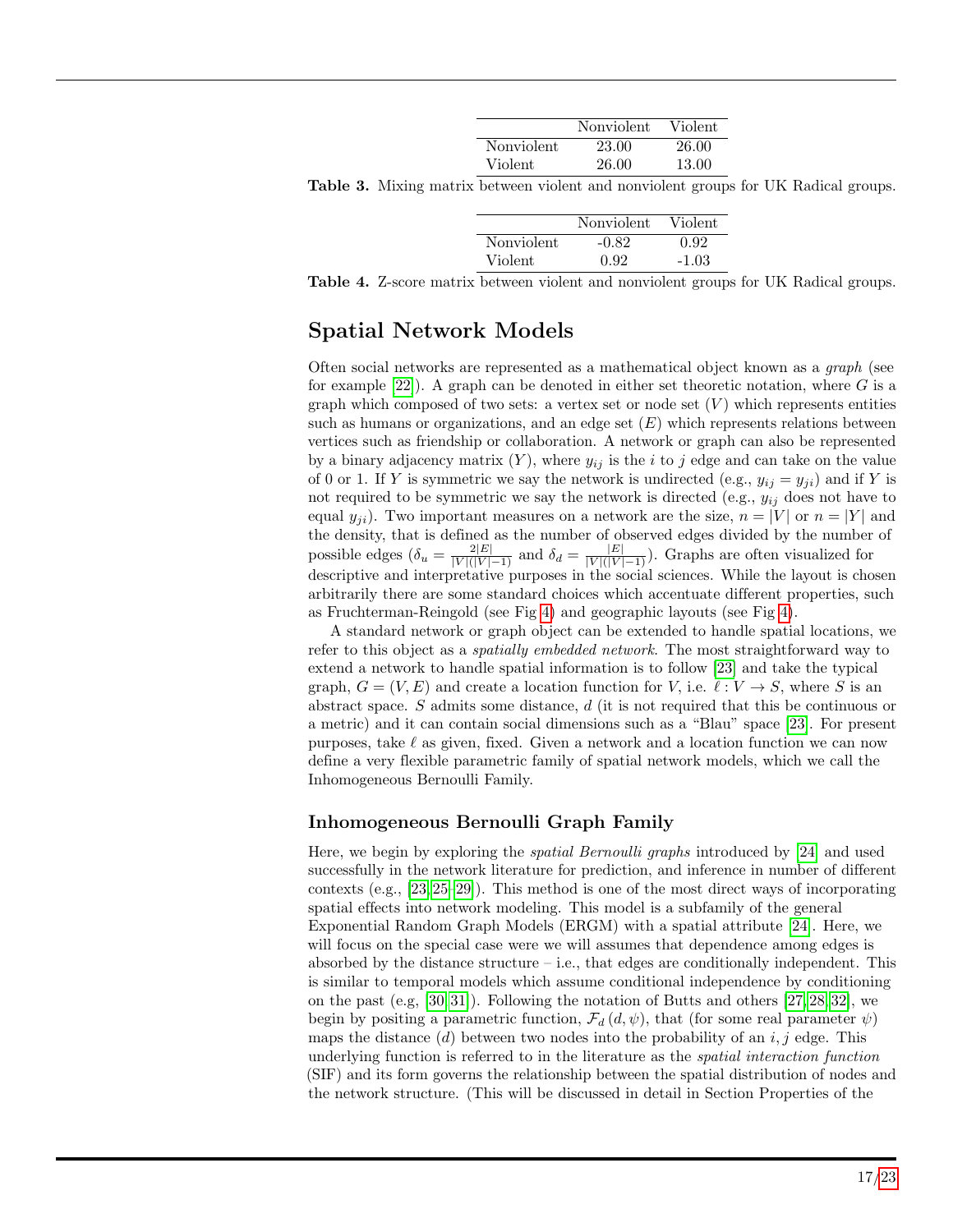<span id="page-17-0"></span>The Six Tie Models with Respect to Distance

| Model | $\mathcal{F}_d(d)$                                                               |
|-------|----------------------------------------------------------------------------------|
| PL    | $\frac{\overline{p_b}}{(1+\alpha d)^{\gamma}}$                                   |
| AP    | $-\frac{\frac{p_b}{1+(\alpha d)^\gamma}}{\frac{2}{\pi}\tan^{-1}(\alpha d)\big)}$ |
| AT    | $p_b(1)$                                                                         |
| ΕD    | $\frac{p_b}{e^{\alpha d}}$                                                       |
| LP    | $\overline{1+e^{\alpha d}}$                                                      |
| CР    |                                                                                  |

Table 5. In this article we consider six parametric models from Butts [\[25\]](#page-21-8) and Butts and Almquist [\[34\]](#page-22-2).

Spatial Interaction Function.) Thus we define the Inhomogeneous Bernoulli Family model in the following way,

$$
\Pr(Y = y | D, \psi) = \prod_{\{i,j\}} B(y_{ij} | \mathcal{F}_d(d_{ij}, \psi)), \tag{1}
$$

Where  $Y \in \{0,1\}^{N \times N}$ ,  $d \in [0,\infty)^{N \times N}$ ,  $\mathcal{F}_d : [0,\infty) \to [0,1]$ , B Bernoulli pmf. This model is fundamentally related to the gravity models, i.e.,  $E[Y_{ij}] = P(i)P(j)F(d_{ij}),$ where  $P$  is an interaction potential, and  $F$  is an impedance or spatial interaction function [\[33\]](#page-22-3). The key to these models is the underlying SIF which we will discuss in the next section. Following our discussing of the SIF we will review estimation and simulation from these models and finally conclude by discussing an extension which allows for covariates.

#### Properties of the Spatial Interaction Function

The SIF is the key component to the inhomogeneous Bernoulli graph models and thus deserves careful discussion. The SIF as presented by Butts [\[24\]](#page-21-7) is typically modeled via parametric form, where the shape and resulting slopes control the extent to which space models the resulting network structure. In this work we consider six different parametric models for the SIF: (1) Power Law (PL), (2) Attenuated Power Law (ATP), (3) Arctangent Law (AT), (4) Exponential Decay Law (ED), (5) Logistic Probability (LP), and (6) Constant Probability (CP). The formal descriptions can be seen in Table [5.](#page-17-0) Different SIFs can have strikingly different behavior, for example consider Fig [4](#page-18-0) where we have simulated inhomogenious Bernoulli graphs using Butts and Almquist [\[34\]](#page-22-2) on a spatial grid simulated from a Halton-sequence [\[32\]](#page-22-1). The resulting spatial and social network structures are visually different and can result in quite complicated clustering and other interesting topological measures. For a full review of these details see Butts et. al. [\[27\]](#page-21-12).

### Inhomogenious Bernoulli Family Models with Covariates and Statistical Inference

Spiro, Almquist and Butts [\[28\]](#page-21-13) extended this family of models to handle covariates with a generalized linear model form, and used non-linear optimization to obtain MLE parameters. Spiro, Almquist and Butts [\[28\]](#page-21-13) define for example the Power Law model with GLM structure as follows,

$$
Pr(Y_{ij} = 1) = \frac{p_{b_{ij}}}{(1 + \alpha_{ij} d_{ij})^{\gamma_{ij}}},
$$
\n(2)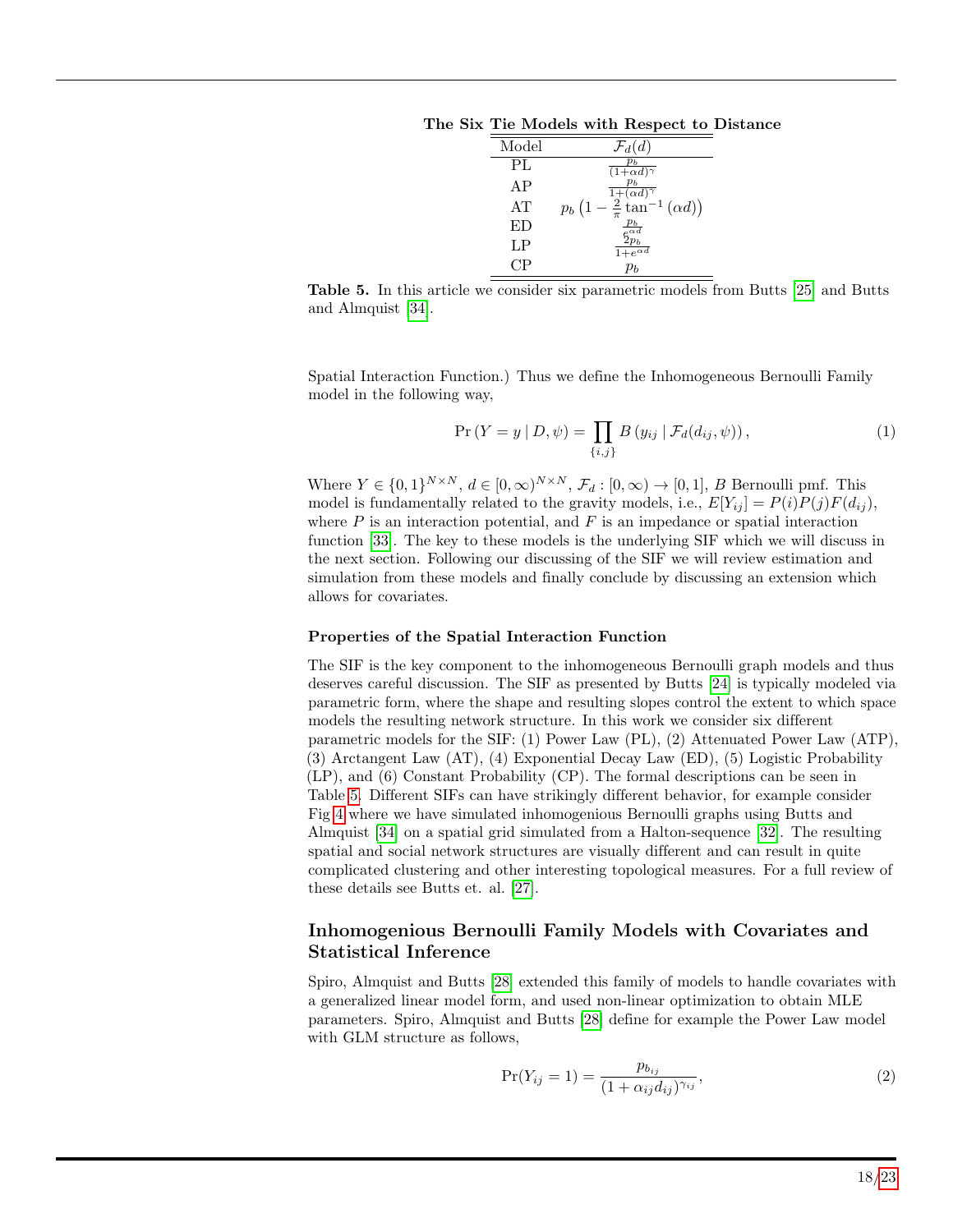<span id="page-18-0"></span>

Fig 4. Parametric SIF with resulting spatial networks plotted in standard Fruchterman-Reingold layout and corresponding spatial layout. Networks simulated on on a 100 by 100 grid with spatial locations chosen using a Halton sequence (for details see Almquist and Butts [\[32\]](#page-22-1)).

where  $p_{b_{ij}} = ilogit(\theta * X_{ij})$  and ilogit is the inverse logit function,  $\alpha_{ij} = \exp(\psi * W_{ij}),$  $\gamma_{ij} = exp(\phi * U_{ij}),$  and  $\theta$ ,  $\psi$ , and  $\phi$  are parameter vectors, and **X**, **W**. To fit these models Spiro, Almquist and Butts [\[28\]](#page-21-13) employ Bayesian point estimation with Importance sampling to fit the exponential family model, for full details see Spiro, Almquist and Butts [\[28\]](#page-21-13).

### Supplement to Spatial Network Model Analysis

To fit the data discussed in the main article we employed the MLE methods of Spiro, Almquist and Butts [\[28\]](#page-21-13) and use the model selection method of BIC [\[35\]](#page-22-4) to find the best fitting model. To perform our analysis we begin by modeling the complete network to see which SIF best explains the observed data. The results can be seen in Table [6,](#page-18-1) where we find that the *arctangent law* SIF is the best fitting model. This corresponds to the following probability function:

$$
\Pr(Y_{ij} = 1) = \mathcal{F}_d(x) = p_b \left( 1 - \frac{2}{\pi} \tan^{-1}(\alpha x) \right),\tag{3}
$$

<span id="page-18-1"></span>where  $p_{bij} = \text{logit}^{-1}(\theta X_{ij}), \alpha_{ij} = \exp(\psi W_{ij}), \theta, \psi$  are parameter vectors, and X, and W are covariate matrices.

| Model Form            | <b>BIC</b> |
|-----------------------|------------|
| arctangent law        | 775.981    |
| exponential decay law | 776.039    |
| power law             | 785.207    |
| attenuated power law  | 785.278    |

Table 6. BIC Selection table of all considered models. Smallest BIC is chosen as the best fitting model.

To assess the stability of this model, we divided our data into core periods: DoD issues 1-6 in period 1, and issues 7-10 in period 2. We divided into these two time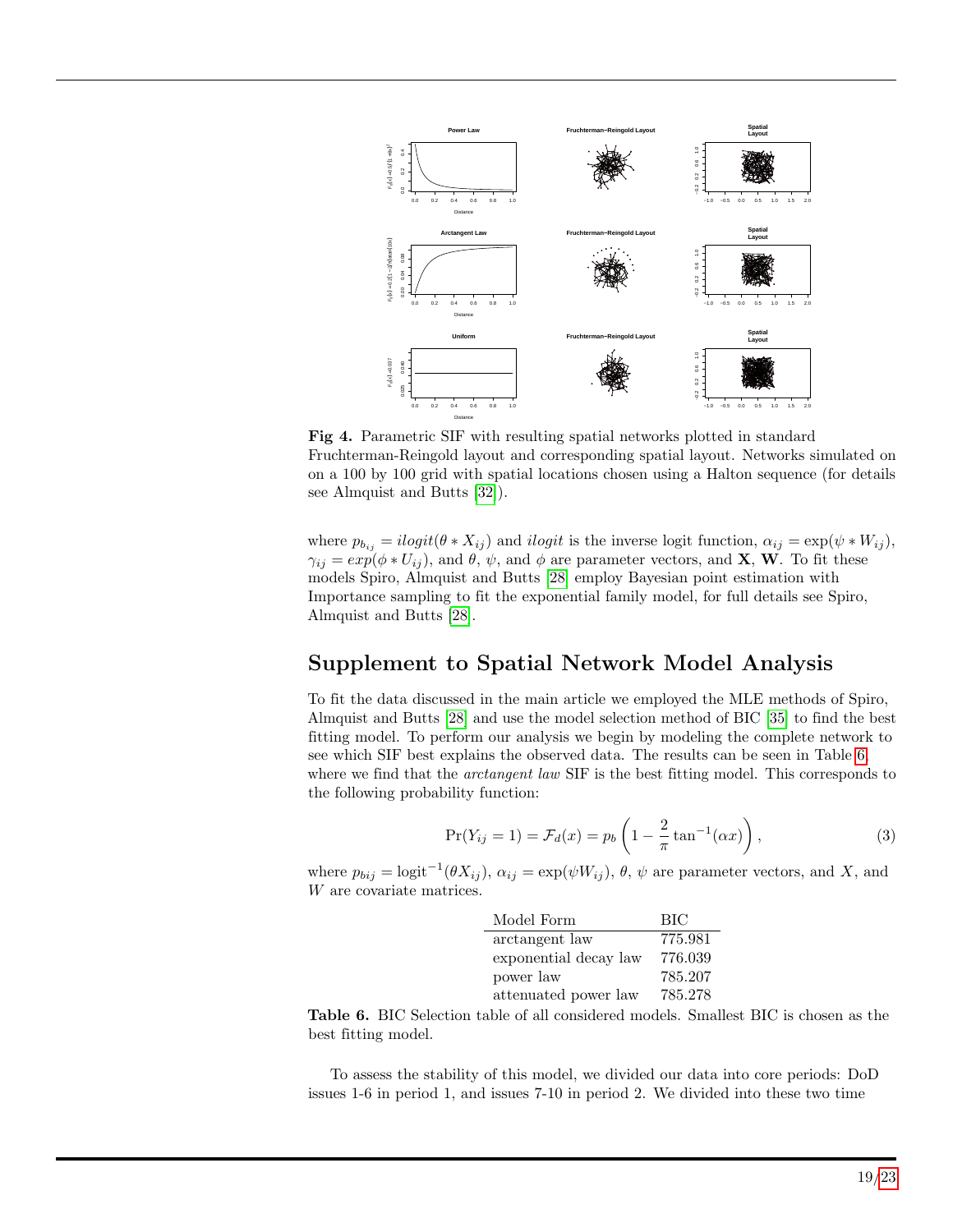periods so as to roughly compare the stability of our findings arcos both the pre and post internet sub-periods of our overall sample. We are limited to splitting this into two time periods because of the sparsity of the network(s). We re-ran the spatial network model on each sub-sample, and again obtained the *arctangent law* as the best fitting model on the BIC metric for each time period. The following analysis is similarly robust.

We follow up with a confirmatory model of the *arctangent law*, where we distinguish between the violent and nonviolent organizations and also employ a cosine similarity metric to check if UK environmental organizations' overall levels of shared common interests are driving our findings. In order to hold constant our UK environmental organizations' overall levels of shared common interests, we construct a cosine similarity metric for each unique group-pair  $(i, j)$  in our sample. To create our measure, we first classify the documents in our corpus according to their most "dominant topic",  $f \in 1:15$ , based upon our STM's document-indexed posterior word distributions for each topic. We then calculated the portion of a group's total associated documents  $(x_f^i)$ that arose from each of our 15 subsets of topic-indexed documents. For each unique group pairing, we next estimated the degree of overlapping topical interest among two groups,  $i$  and  $j$ , using the approach presented in Fafchamps et al. [\[36\]](#page-22-5):

$$
w^{ij} = \frac{\sum_{f} x_f^i x_f^j}{\sqrt{(\sum_{f} (x_f^i)^2)(\sum_{f} (x_f^j)^2)}}
$$
(4)

As such, this measure,  $w^{ij}$ , captures the degree of shared common interests among each group pair in our sample, and ranges from 0 (when two groups never appear in documents of the same topic) to 1 (when groups i and j appeared in the same exact topics, at the same proportions). We employ this measure first as a covariate within our arctangent law model where we find that the parameter (-18.108 with SE 66.38; p-value  $= 0.79$ ) is not significant, which led us to ultimately not include this control in our final model. We then fit several models with the violent/nonviolent interaction focusing on a baseline homophily effect in both the probability and scale parameter. We find that there is a significant difference in expected probability of tie between violent and nonviolent groups (the parameter estimates of this resulting model, SE and p-values can be found in Table [7\)](#page-19-0). Specifically we find that (while this is a very sparse network), violent organizations interact heavily at the city level (i.e., relatively short distances), and this decreases rapidly as distance between the groups grow both for within and between tie interaction. We also notice that the nonviolent group is largely a-spatial. These results confirm our second hypothesis, that violent actors are highly localized and likely decentralized in this context. In the main paper we will dissect some these potential effects.

<span id="page-19-0"></span>

|                                                    | $\theta$ | SE.   | Pvalue  |
|----------------------------------------------------|----------|-------|---------|
| $p_b(violet \leftrightarrow violent)$              | $-3.54$  | 0.78  | $0.00*$ |
| $p_b(nonviolent \leftrightarrow nonviolent)$       | $-5.13$  | 0.11  | $0.00*$ |
| $p_b(violet \leftrightarrow nonviolet)$            | $-4.78$  | 0.35  | $0.00*$ |
| $\alpha(violet \leftrightarrow violent)$           | $-5.53$  | 1.64  | $0.00*$ |
| $\alpha$ (nonviolent $\leftrightarrow$ nonviolent) | $-11.39$ | 11.18 | 0.31    |
| $\alpha(violet \leftrightarrow nonviolet)$         | $-5.97$  | 0.93  | $0.00*$ |

Table 7. Parameter table for the SIF for *arctangent law* functional form with homophily terms for violent to violent interaction, nonviolent to nonviolent interaction, and cross group interaction violent to nonviolent (and vice a versa due to the symmetry in the network).  $*$  signifies significance at the  $\alpha = 0.05$  level.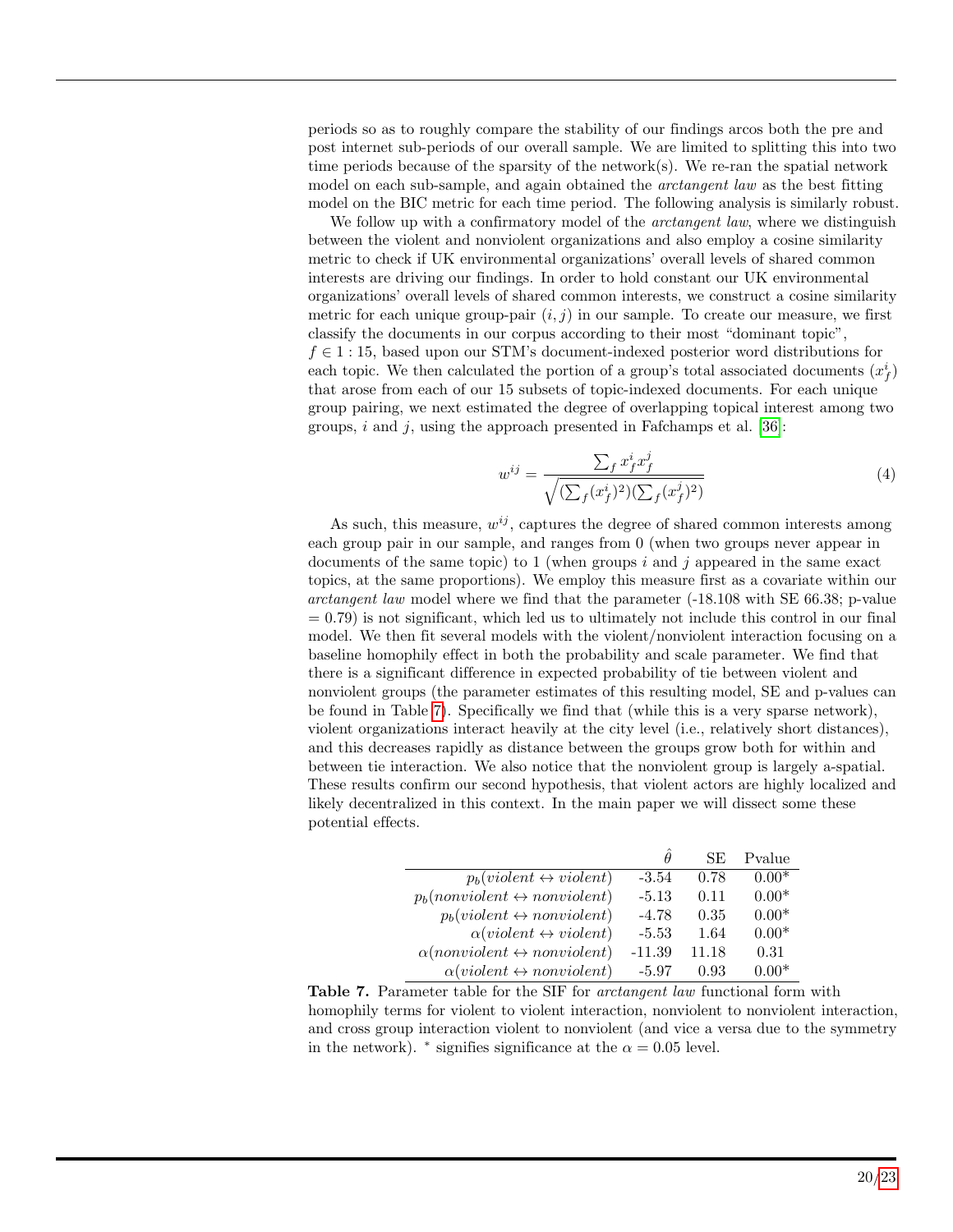### References

- <span id="page-20-0"></span>1. Almquist ZW, Bagozzi BE. Using Radical Environmentalist Texts to Uncover Network Structure and Network Features; 2015. Working Paper.
- <span id="page-20-1"></span>2. Do or Die! Do or Die: Voices from the Ecological Resistance; 2003. Issue Ten.
- <span id="page-20-2"></span>3. Do or Die! Do or Die: Voices from the Ecological Resistance; 2000. Issue Nine.
- <span id="page-20-3"></span>4. Eco-Action org. Do or Die: Voices from the Ecological Resistance; Nd. Eco.action.org. ISSN 1462-5989/ISBN 0-9545662-0-3. Accessed on: 07/19/2015. URL: <http://www.eco-action.org/dod/index.html>.
- <span id="page-20-4"></span>5. Talon Conspiracy. DO OR DIE - THE COMPLETE SET!; 2014. The Talon Conspiracy. (04/09/14). Accessed on: 07/19/2015. URL: <http://thetalonconspiracy.com/2014/04/do-or-die-earth-first/>.
- <span id="page-20-5"></span>6. Barber´a P, Bonneau R, Jost JT, Nagler J, Tucker J. Is There Anybody Out There? The Effects of Legislators' Communication with their Constituents; 2014. Paper presented at the ISA Annual Convention.
- <span id="page-20-6"></span>7. Blaydes L, Grimmer J, McQueen A. Mirrors for Princes and Sultans: Advice on the Art of Governance in the Medieval Christian and Islamic Worlds; 2015. Working Paper. URL: <http://aalims.org/uploads/Mirrors%20Princeton.pdf>.
- <span id="page-20-7"></span>8. Brown T. Telling New Stories about our Texts: Next Steps for Topic Modeling in the Humanities; 2012. Presentation. URL: [http:](http://mith.umd.edu/topicmodeling/wp-content/uploads/dh2012-slides.pdf) [//mith.umd.edu/topicmodeling/wp-content/uploads/dh2012-slides.pdf](http://mith.umd.edu/topicmodeling/wp-content/uploads/dh2012-slides.pdf).
- <span id="page-20-10"></span>9. Bagozzi BE, Schrodt PA. The Dimensionality of Political News Reports; 2012. Paper presented at the EPSA Annual Convention.
- <span id="page-20-8"></span>10. Chen Z, Mukherjee A, Liu B, Hsu M, Castellanos M, Gosh R. Leveraging Multi-Domain Prior Knowledge in Topic Models. Proceedings of the Twenty-Third International Joint Conference on Artificial Intelligence. 2013;.
- <span id="page-20-9"></span>11. Grimmer J, Stewart BM. Text as Data: The Promise and Pitfalls of Automatic Content Analysis Methods for Political Texts. Political Analysis. 2013;21(3):267–297.
- <span id="page-20-11"></span>12. Davidov D, Rappoport A, Koppel M. Fully Unsupervised Discovery of Concept-Specific Relationships By Web Mining. Proceedings of the 45th Annual Meeting of the Association of Computational Linguistics. 2007;p. 232–239.
- <span id="page-20-12"></span>13. Roberts ME, Stewart BM, Tingley D, Lucas C, Leder-Luis J, Gdarian S, et al. Structural Topic Models for Open Ended Responses. American Journal of Political Science. 2014;58(4):172–178.
- 14. Bagozzi BE, Berliner D. The Politics of Scrutiny in Human Rights Monitoring: Evidence from Structural Topic Models of U.S. State Department Human Rights Reports; 2015. Paper presented at "How Do We Know What We Know? Charting the Future for Human Rights Documentation and Analysis," January 23-24.
- <span id="page-20-13"></span>15. Bagozzi BE, Berliner D, Almquist ZW. Predicting Government (Non)Responsiveness to Freedom of Information Requests with Supervised Latent Dirichlet Allocation. In: Proceedings of the International Conference on the Advances in Computational Analysis of Political Text - PolText 2016. Dubrovnik, Croatia; 2016. .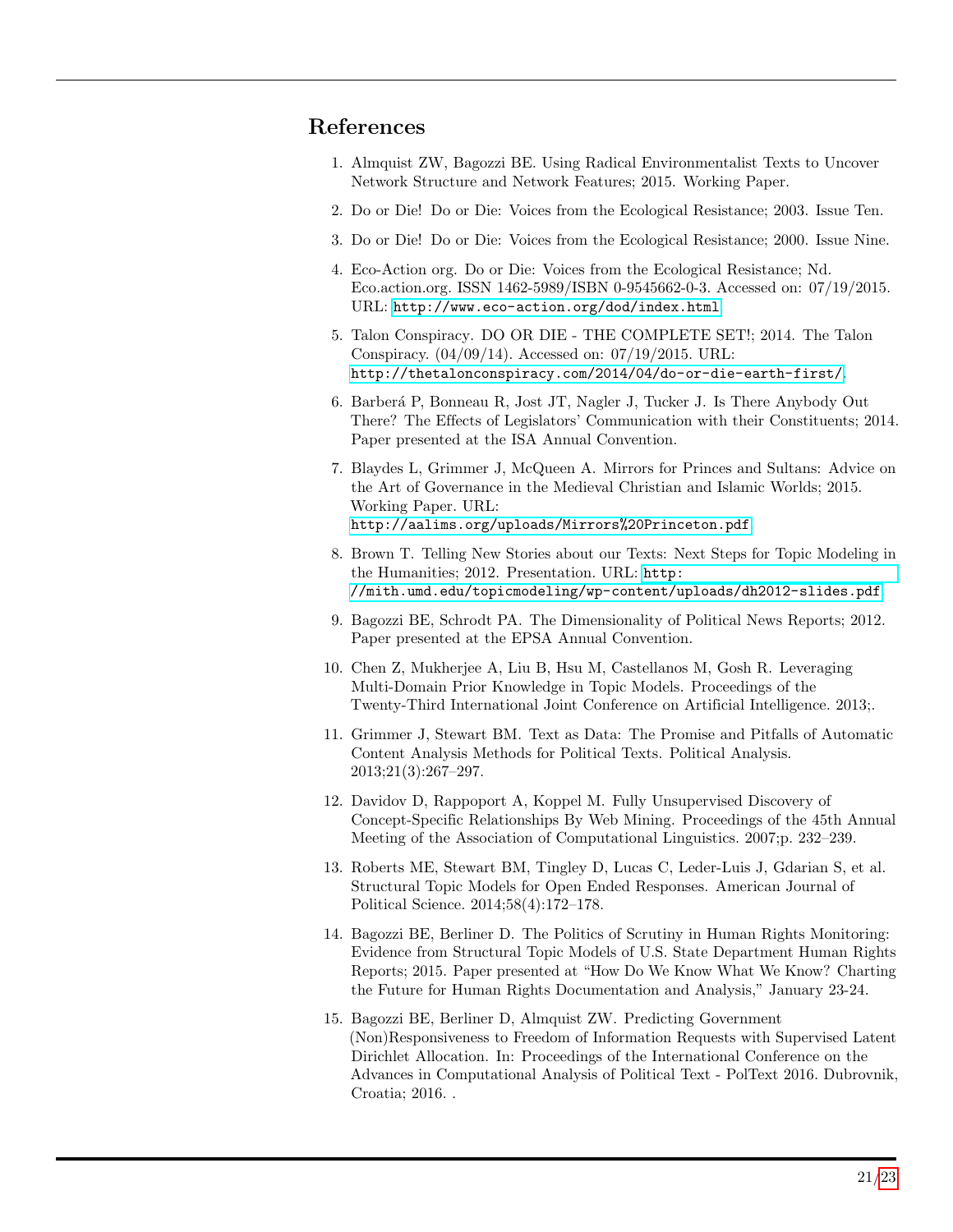- <span id="page-21-0"></span>16. Quinn KM, Monroe BL, Colaresi M, Crespin MH, Radev DR. How to Analyze Political Attention with Minimal Assumptions and Costs. American Journal of Political Science. 2010;54(1):209–228.
- 17. Grimmer J. A Bayesian Hierarchical Topic Model for Political Texts: Measuring Expressed Agendas in Senate Press Releases. Political Analysis. 2012;18(1):1–35.
- <span id="page-21-1"></span>18. Rice D. Measuring the Issue Content of Supreme Court Opinions through Probabalistic Topic Models; 2012. Presented at the 2012 Midwest Political Science Association Conference, Chicago.
- <span id="page-21-2"></span>19. Roberts ME, Stewart BM. stm-package; 2012. R Documentation.
- <span id="page-21-3"></span>20. Earth First! Journal. Do or Die Editors Interview; 2006. An interview conducted for the American Earth First! Journal, and made available on eco-action.org. Accessed on: 07/19/2015. URL: <http://www.eco-action.org/dod/interview.htm>.
- <span id="page-21-4"></span>21. Onnela JP, Arbesman S, González MC, Barabási AL, Christakis NA. Geographic constraints on social network groups. PLoS one. 2011;6(4):e16939.
- <span id="page-21-5"></span>22. Wasserman S, Faust K. Social network analysis: Methods and applications. vol. 8. Cambridge university press; 1994.
- <span id="page-21-6"></span>23. Butts CT, Acton RM. Spatial Modeling of Social Networks. In: Timothy Nyerges RM Helen Couclelis, editor. The Sage Handbook of GIS and Society Research. Thousand Oaks, CA: SAGE Publications; 2011. p. 222–250.
- <span id="page-21-7"></span>24. Butts CT. Predictability of Large-scale Spatially Embedded Networks. In: Breiger RL, Carley KM, Pattison P, editors. Dynamic Social Network Modeling and Analysis: Workshop Summary and Papers. D.C.: National Academies Press; 2003. p. 313–323.
- <span id="page-21-8"></span>25. Butts CT. Spatial Models of Large-scale Interpersonal Networks. Carnegie Mellon University: Doctoral Dissertation; 2002.
- 26. Hipp JR, Perrin AJ. The simultaneous effect of social distance and physical distance on the formation of neighborhood ties. City & Community.  $2009:8(1):5-25.$
- <span id="page-21-12"></span>27. Butts CT, Acton RM, Hipp JR, Nagle NN. Geographical Variability and Network Structure. Social Networks. 2012;34:82–100.
- <span id="page-21-13"></span>28. Spiro ES, Almquist ZW, Butts CT. The Persistence of Division: Geography, Institutions, and Online Friendship Ties. Socius: Sociological Research for a Dynamic World. 2016;2:1–15.
- <span id="page-21-9"></span>29. Almquist ZW, Butts CT. Predicting Regional Self-Identification from Spatial Network Models. Geographical Analysis. 2015;47(1):50–72.
- <span id="page-21-10"></span>30. Almquist ZW, Butts CT. Dynamic network logistic regression: A logistic choice analysis of inter-and intra-group blog citation dynamics in the 2004 US presidential election. Political Analysis. 2013;21(4):430–448.
- <span id="page-21-11"></span>31. Almquist ZW, Butts CT. Logistic network regression for scalable analysis of networks with joint edge/vertex dynamics. Sociological methodology. 2014;44(1):273–321.